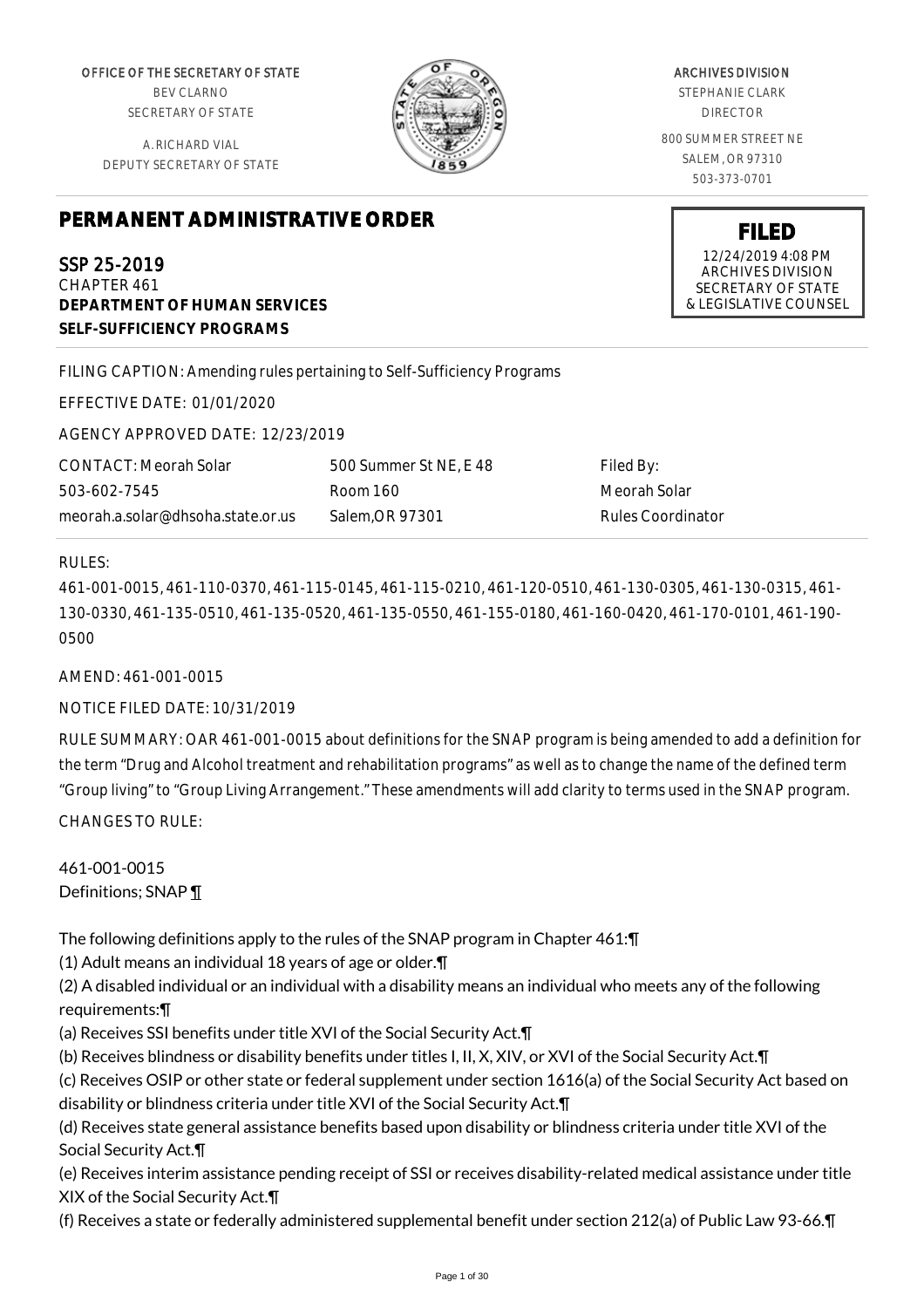(g) Receives an annuity payment under Section 2(a)(1)(iv) of the Railroad Retirement Act of 1974 and is determined to be eligible for Medicare by the Railroad Retirement Board.¶

(h) Receives an annuity payment under Section 2(a)(1)(v) of the Railroad Retirement Act of 1974 and meets the disability criteria used under title XVI of the Social Security Act.¶

(i) Receives VA benefits for non-service or service connected disability rated or paid as total under title 38 of the United States Code.¶

(j) Receives disability retirement benefits from a governmental agency because of a disability considered permanent under section 221(i) of the Social Security Act.¶

(k) Has a disability considered permanent under 221(i) of the Social Security Act section and is the surviving spouse or surviving child of a veteran and considered by the VA to be entitled to compensation for a service-

connected death or pension benefits for a non-service connected death under title 38 of the United States Code.¶ (l) Is a veteran or surviving spouse of a veteran considered by the VA to be in need of Aid and Attendance benefits or permanently housebound under title 38 of the United States Code.¶

(m) Is a surviving child of a veteran and considered permanently incapable of self support under title 38 of the United States Code.¶

(3) Drug and alcohol treatment and rehabilitation program means a program conducted by a private nonprofit organization or institution, or a publicly operated community mental health center, that --¶

(a) Qualifies under part B of title XIX of the Public Health Service Act to receive funds, even if it does not actually receive funding under part B of title XIX, or¶

(b) Is authorized as a retailer by the Food and Nutrition Service (FNS).¶

(4) Elderly means an individual 60 years of age or older.¶

(45) Employee means an individual who works for another in return for financial or other compensation such as rent, but does not include an independent contractor.¶

(56) Employer means a person that employs one or more individuals for wages, salary, or other compensation such as rent.¶

(67) Externship means a required period of supervised practice completed off campus or away from an individual's school of higher education (see OAR 461-135-0570) in order to complete the requirements for the individual's degree.¶

(78) Graduate assistantship means an appointment as a graduate student employee offering a financial payment to the graduate student for part-time work in teaching, administration, or research while the graduate student completes the academic requirements for an advanced degree at a school of higher education (see OAR 461-135- 0570). A graduate assistantship includes such positions as graduate assistant, graduate research assistant, graduate teaching assistant, and graduate teaching associate.¶

(89) Graduate fellowship means a school of higher education (see OAR 461-135-0570) awarded program, targeted to a specific student group or field of study, that may be awarded based on academic need, academic record, or merit.¶

 $(910)$  Group living arrangement means a public or private nonprofit residential setting that serves no more than 16 residents and is certified by State of Oregon under regulations issued under section 1616(e) of the Social Security Act (42 U.SC. 1382e(e)). To be eligible for SNAP benefits, a resident of such a group living arrangement must be blind or have a disability.¶

 $(101)$  Head of household means a primary person.  $\P$ 

 $(142)$  An individual is homeless if the individual does not have a fixed or regular nighttime residence or has a primary residence that is one of the following:¶

(a) A supervised shelter that provides temporary accommodations.¶

(b) A halfway house or residence for individuals who may become institutionalized.¶

(c) A temporary accommodation in another individual's or family's residence for 90 days or less.¶

(d) A place not designed to be or ordinarily used as a place for individuals to sleep, such as a hallway, bus station, or similar place.¶

(123) Internship means an official or formal program through a school of higher education (see OAR 461-135-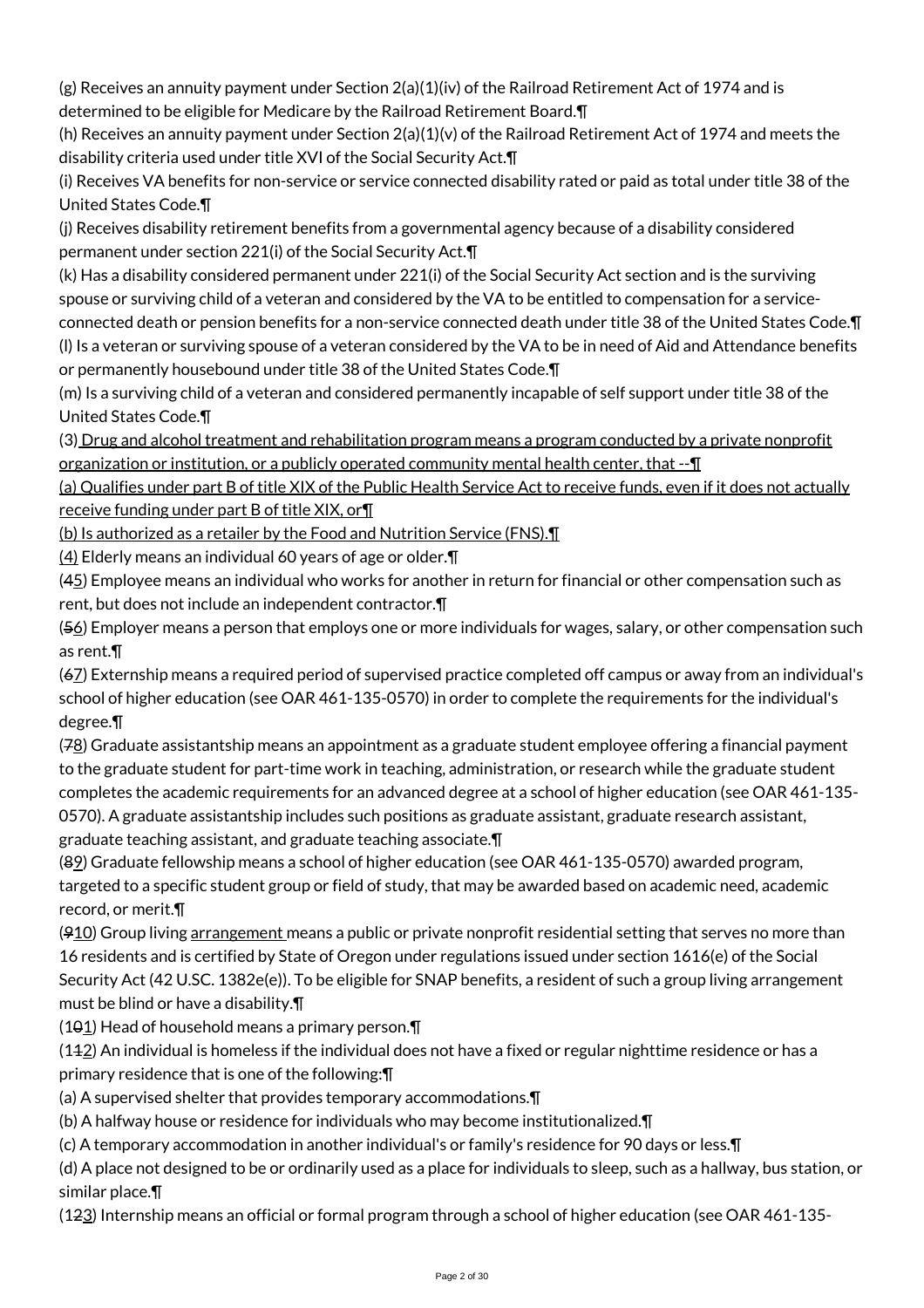0570) to provide practical experience for an individual beginning an occupation or profession.¶ (134) A migrant farmworker is an individual who regularly travels away from their permanent residence overnight, usually with a group of laborers, to seek employment in an agriculturally related activity. If any member of a SNAP household fits the definition of migrant farmworker at any time during the redetermination period, the household is budgeted according to the policy on migrant farmworkers.¶

 $(145)$  A primary person means:  $\P$ 

(a) An adult in the filing group (see OAR 461-110-0370) who is designated by the group to serve as the primary person. Where there is no adult, the group can designate another responsible person in the filing group.¶ (b) Once the primary person has been designated, the filing group cannot choose a different individual to be the primary person during the same certification period (see OAR 461-001-0000) or during an OFSET or job quit disqualification period, unless there is a change in the composition of the household group (see OAR 461-110- 0210).¶

(156) Seasonal farmworkers are individuals employed in agricultural employment of a seasonal or temporary nature. If any member of a SNAP household fits the definition of seasonal farmworker at any time during the redetermination period, the household is budgeted according to policy on seasonal farmworkers. Seasonal farmworkers are not required to be absent overnight from their permanent residence when:¶

(a) Employed on a farm or ranch performing field work related to planting, cultivation, or harvesting operations; or¶

(b) Employed in a canning, packing, ginning, seed conditioning, or related research or processing operation, and transported to or from the place of employment by means of a day-haul operation.

Statutory/Other Authority: ORS 411.816

Statutes/Other Implemented: ORS 411.816, 411.825, 7 CFR 273.11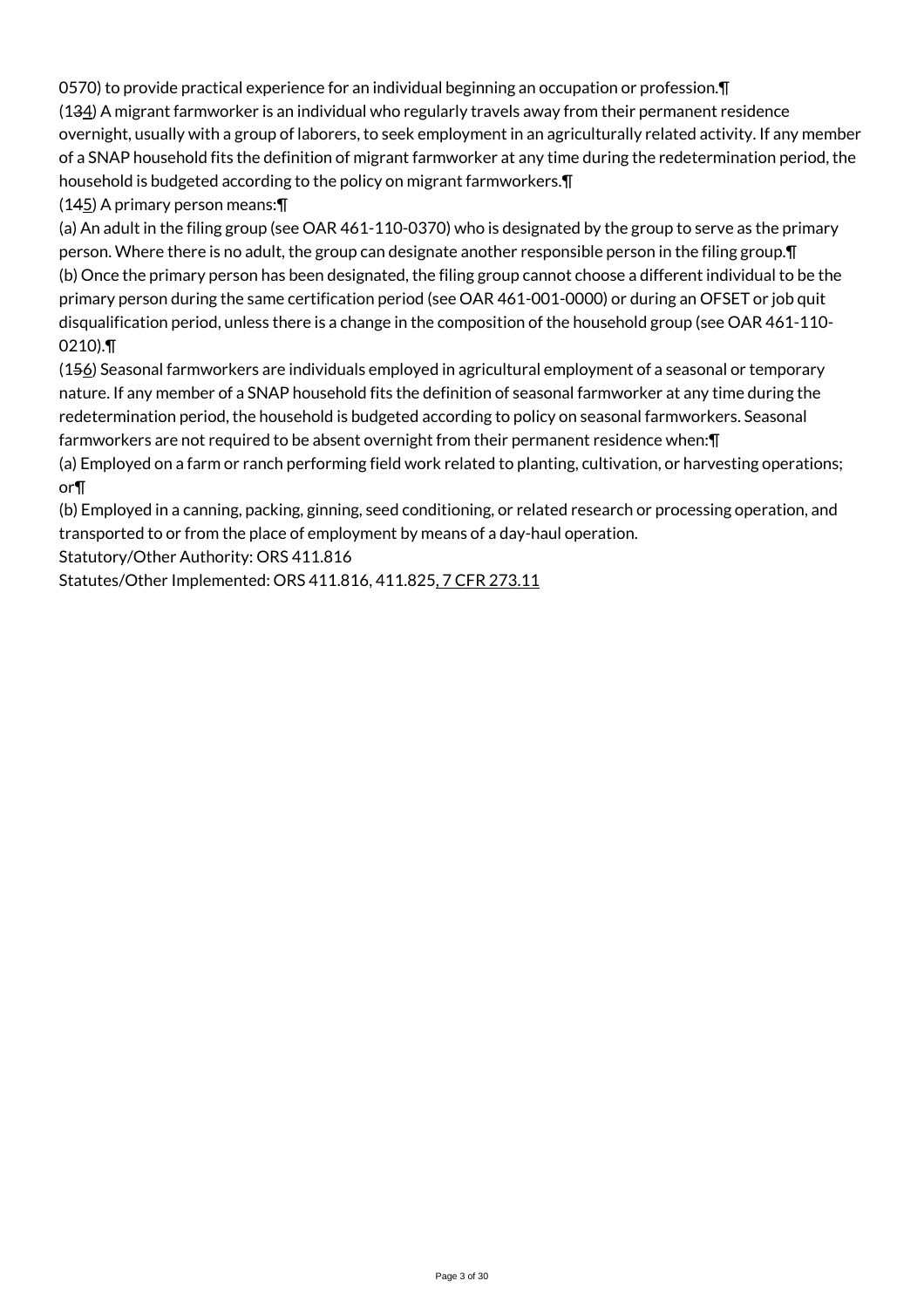# AMEND: 461-110-0370

### NOTICE FILED DATE: 10/31/2019

RULE SUMMARY: OAR 461-110-0370 about SNAP filing group rules is being amended to change a rule reference, substitute a general term referring the drug and alcohol treatment programs for a defined term, and update the term "group living" to "group living arrangement." These amendments enhance the clarity of the rule.

CHANGES TO RULE:

461-110-0370 Filing Group; SNAP ¶

In the SNAP program:¶

(1) Except as provided in this rule, the filing group (see OAR 461-110-0370) consists of members of a household group (see OAR 461-110-0210) who choose to apply together or customarily purchase and prepare meals together.¶

(2) Except as provided in sections (3) and (8) of this rule, the following household group members must be in the same filing group, even if they do not customarily purchase and prepare meals together: [1]

(a) Each spouse (see OAR 461-001-0000).¶

(b) A parent (see OAR 461-001-0000) and their child under age 22 living with the parent.¶

(c) A household group member and any child under age 18 who lives with and is under "parental control" of that household group member. For the purposes of this subsection, "parental control" means the adult is responsible for the care, control, and supervision of the child or the child is financially dependent on the adult.¶

(3) In the following specific situations, the Department forms a filing group as indicated:¶

(a) An individual is not included in the filing group if during the month the group applied for SNAP program benefits the individual received SNAP program benefits in another household and was not the head of household in the prior household. This exclusion applies only in the month the group applied and, if necessary to meet notice requirements, in the month following the month the group applied.¶

(b) An elderly (see OAR 461-001-0015) individual and their spouse may be considered a separate filing group from others with whom the elderly individual purchases and prepares meals, if:¶

(A) The elderly individual is unable to purchase or prepare food because of a permanent and severe disabling condition; and¶

(B) The combined income of the other members of the household group does not exceed the monthly income standard set at 165 percent of the federal poverty level under OAR 461-155-0180 for the number of other members in the household.¶

(4) A paid live-in attendant may choose not to be in the filing group with the recipient of the services provided, unless required by section (2) of this rule to be in the same filing group.¶

(5) An individual in foster care, the individual's spouse, and each child under age 22 living with the individual are not eligible to participate in the SNAP program independently of the care or service provider's filing group, but may be included in the provider's filing group if the provider applies for benefits.¶

(6) Unless required under section (2) of this rule, the following household group members may form a separate filing group from other members of the household group:¶

(a) A resident of an alcohol or drug drug and alcohol treatment and rehabilitation program (see OAR  $461$ -001-0015) certified by the Department for which an employee of the facility is the authorized representative (see OAR 461-135-05510). A resident's spouse in the same facility may be in a separate filing group, but a child of a resident must be in the same filing group as the resident.¶

(b) A resident in a group living arrangement (see OAR 461-001-0015).¶

(c) A resident of a public or private non-profit homeless or domestic violence shelter (see OAR 461-135-0510).¶

(d) An individual who is a resident of federally subsidized housing for the elderly, an individual with a disability, or blind recipient of benefits under Title I, II, X, XIV, or XVI of the Social Security Act.¶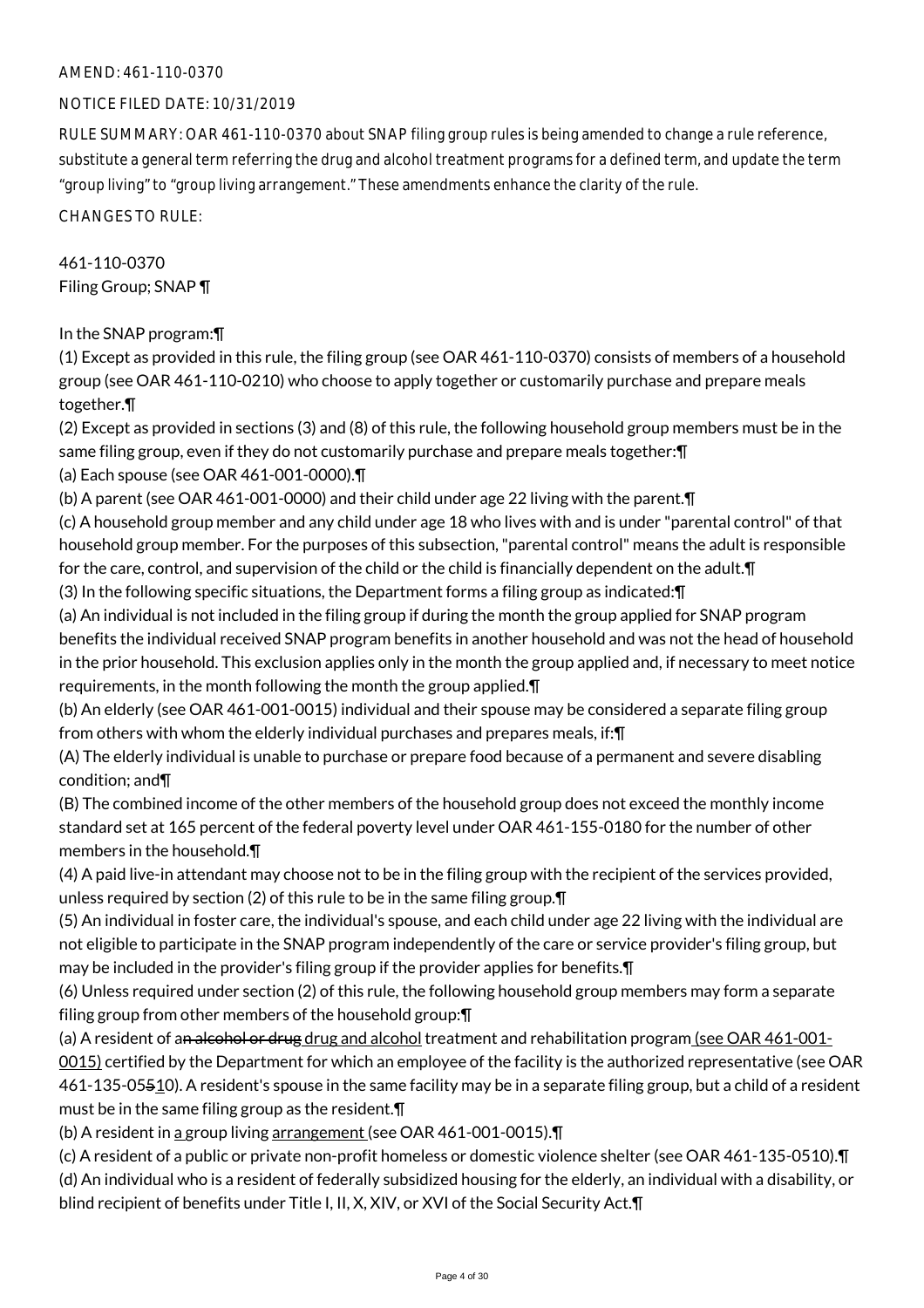(7) A member of the household group who pays the filing group for room and board (lodger) is treated as follows:¶ (a) A lodger may not participate in the SNAP program independently of the household group.¶

(b) A lodger may participate in the SNAP program with the household group when the lodger pays a reasonable amount (see subsection (d) of this section) for room and board.¶

(c) A lodger must participate in the SNAP program with the household group when the lodger does not pay a reasonable amount for room and board.¶

(d) A reasonable amount is:¶

(A) An amount that equals or exceeds the Thrifty Food Plan for the individual and anyone in that individual's filing group (see OAR 461-155-0190(2)), if more than two meals per day are provided; or¶

(B) An amount that equals or exceeds two-thirds of the Thrifty Food Plan for the individual and anyone in the

individual's filing group, if two or fewer meals per day are provided.¶

(8) A household group member is not included in the filing group, if the member is:¶

(a) A resident of a commercial boarding house; or¶

(b) An ineligible student, as defined in OAR 461-135-0570.¶

(9) A household group member may be included in two filing groups in the same month, if the member:¶

(a) Is a resident of a domestic violence shelter (see OAR 461-001-0000) or safe home (see OAR 461-001-0000); and¶

(b) Recently left the household group containing the member's abuser.

Statutory/Other Authority: ORS 409.050, 411.060, 411.070, 411.816

Statutes/Other Implemented: ORS 409.010, 409.050, 411.060, 411.070, 411.816, 411.825, 411.837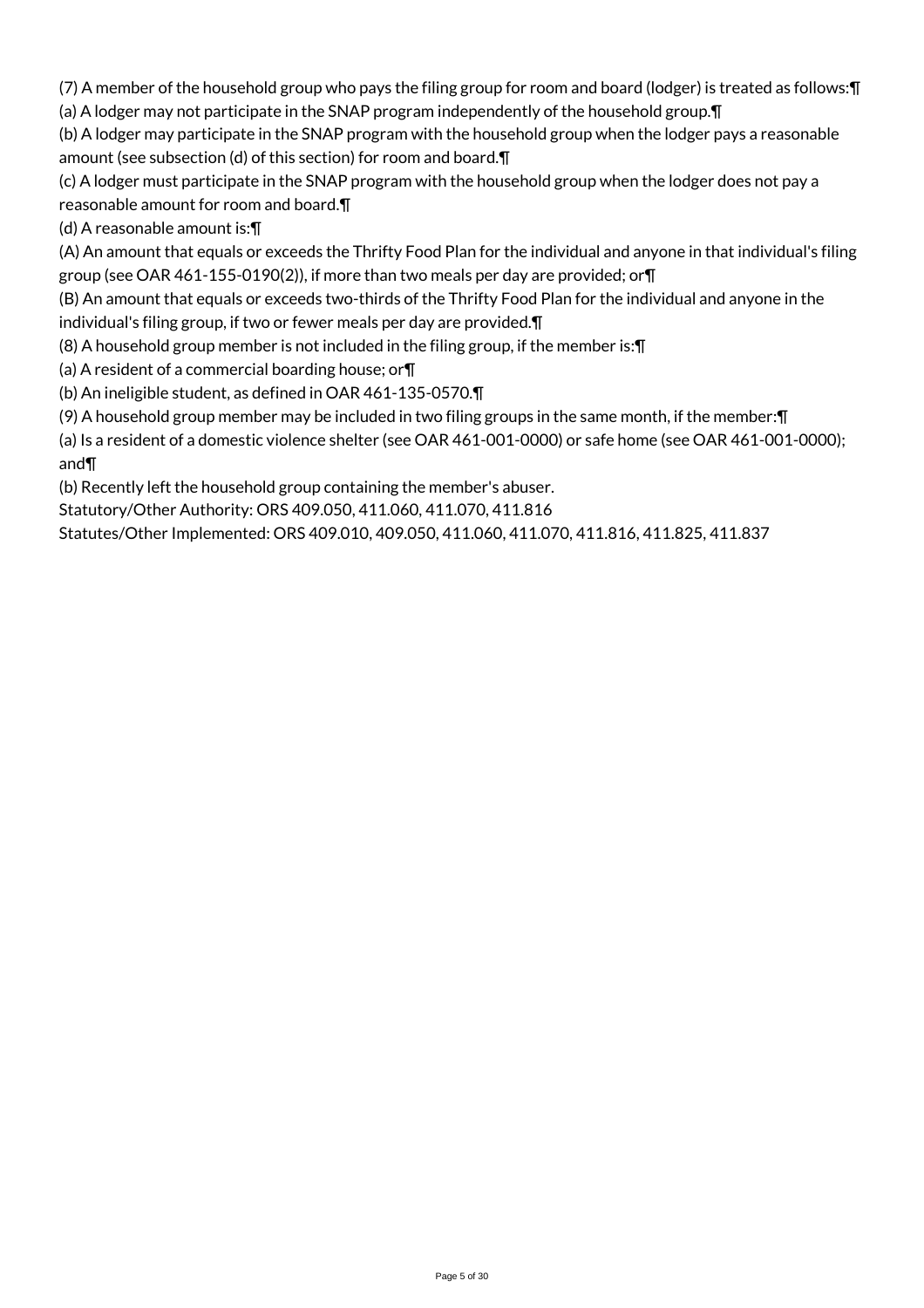### AMEND: 461-115-0145

# NOTICE FILED DATE: 10/31/2019

RULE SUMMARY: OAR 461-115-0145 about responsibilities of a facility or group living arrangement acting as authorized representative for individuals applying for or receiving SNAP benefits is being amended to update the procedures for facilities, including drug and alcohol treatment facilities, and group living arrangements that act as the authorized representative for residents applying for and receiving SNAP benefits. The amendments add federally required guidelines regarding benefit spending as well as processes to follow when a resident leaves the facility or group living arrangement. The amendment adds current requirements of these organizations and practices of the Department into rule.

CHANGES TO RULE:

### 461-115-0145

Responsibilities of a Center-or, Facility, or Group Living Arrangement Acting as Authorized Representative; SNAP ¶

# (1) In the SNAP program:¶

(4) Each state-certified drug or alcohol treatment center it it is the responsibility of the center, facility, or group living arrangement (see OAR 461-001-0015) acting as an authorized representative (seeunder OAR 461-1435-0 09510 and OAR 461-1315-0550) and each group living (see OAR 461-001-0015) facility must provide the branch office monthly with a list of 090 to: [1]

(a) Use SNAP benefits for food prepared and served to those residents receivparticipating in SNAP benefits. The list must include a statement of validity signed by an official of the facility. I

(2) Each center and facility covered by section (1) of this rule is responsible for notifying the branch office of changes in the resident's assets or other circumst.¶

(b) Be knowledgeable about the resident's circumstances and carefully review those circumstances prior to:¶ (A) Applying on the resident's behalf, or¶

(B) Assuming responsibility as authorized representative on an existing case.¶

(c) Report required chancges in accordance with the reporting system assigned to the case (see OAR 461-170- 0011).¶

(3) When aeach resident's assigned reporting system.¶

(d) Use no more than half of the resident's moves out of a center or facility covered by section (1) of this rule,nthly SNAP allotment prior to the 16th day of the month.¶

(e) Use only benefits posted to the card after the time the resident was admitted to the center-or, facility must immediately comply with all of the following requirements:¶

(a) Inform the branch office that the individual has moved out.or group living arrangement.¶

(f) Report monthly to the Department a list of currently participating residents that includes a statement signed by a responsible official attesting to the validity of the list.¶

(g) When a resident leaves the center, facility or group living arrangement:¶

(bA) StopDiscontinue acting as the individual resident's authorized representative.

(c) Inform the individual of the individual's receipt of SNAP benefits and the individual's need to report the new

situation within 10 days to the local D, including participating in the certification process, immediately.¶

(B) Notify the Department of the resident's departure.¶

(C) When possible, provide the resident with a change repaortment office.¶

(d) S top using any benefits in the EBT account and refer the client to the local office for a new EBT cardpdate mailing address and other circumstances and advise the resident to¶

return the form to the Department within 10 days.¶

(eD) If Provide the resident moves prior to the 16th day of the month, enswith the EBT card linked to their SNAP case or returen that the correct amount, not less than one-half of that (month's allotment, is in the resident's EBT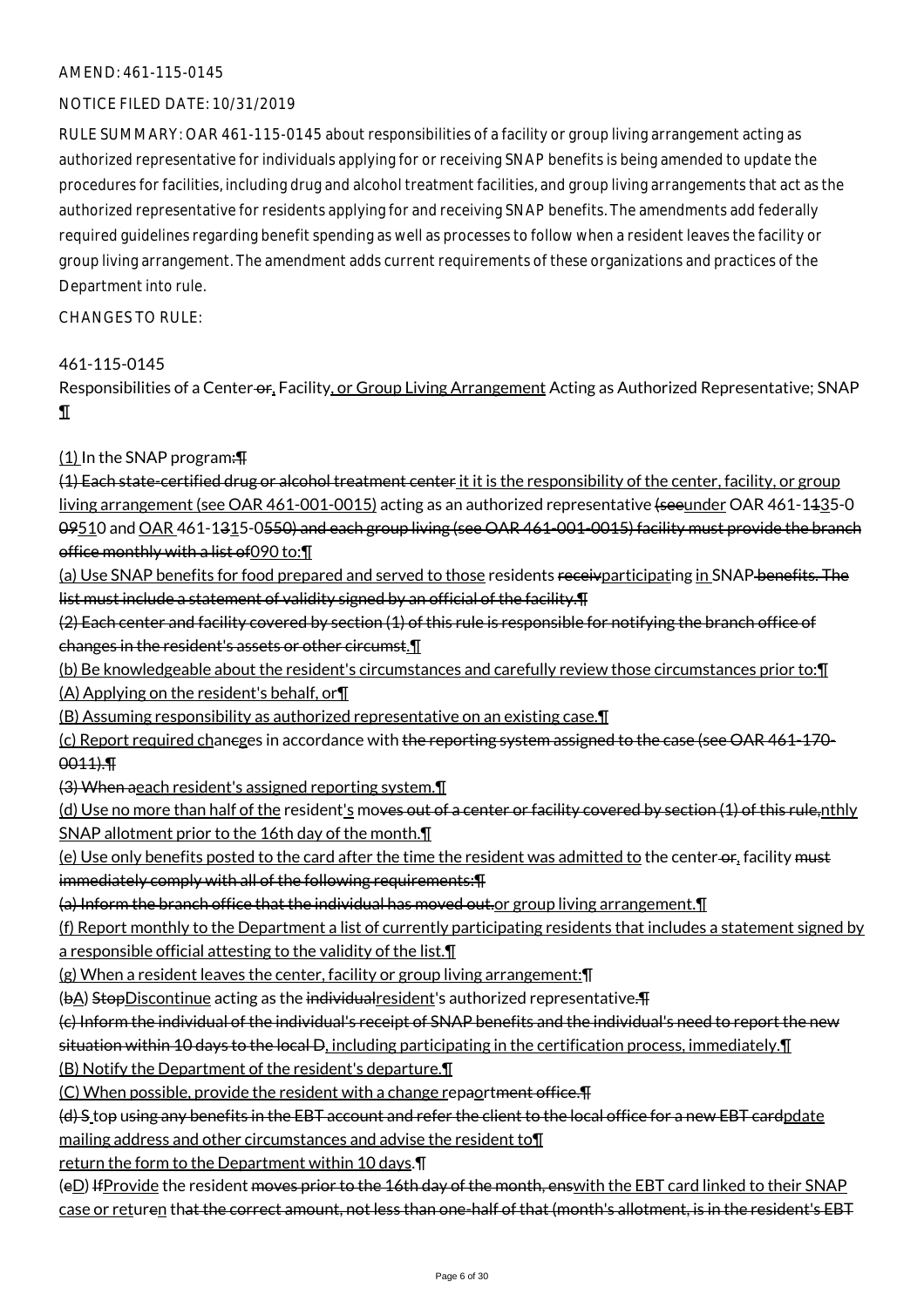# account.¶

(f) If the resident leaves on or after the 16th day of the month, the individual is entitled to any benefits posted to the EBT account at the time the individual leaves the center or facility.¶

(4)e card to the Department by the end of the month of the¶

resident's departure.¶

(E) Discontinue using and accessing benefits immediately.¶

(F) Return half of the resident's monthly SNAP allotment if the resident departs before the 16th day of the month and less than half of their¶

monthly allotment is remaining. If necessary, benefits are refunded with the assistance of the Department. I (2) A center, facility, or group living arrangement acting as the authorized representative for a resident is

responsible for any misrepresentation or intentional program violation which it knowingly commits. The center-or, facility is liable for all overpayments that occurred while the individual was a, or group living arrangement shall be strictly liable for all losses or misuse of SNAP benefits held on behalf of the resident and the center or facility was actfor all overpayments that occur ing as authorized representative (seeccordance with OAR 461-195-0541). The (53) A center or facility authorized by the Food and Nutrition Service as a retail food store may be penalized or disqualified if it is determined the facility misappropriated or used benefits for a purchase that does not contribute to a meal of a certified filing group (see OAR 461-110-0370).

Statutory/Other Authority: ORS 411.816

Statutes/Other Implemented: ORS 411.816, 7 CFR 273.1, 273.2, 273.11, 273.13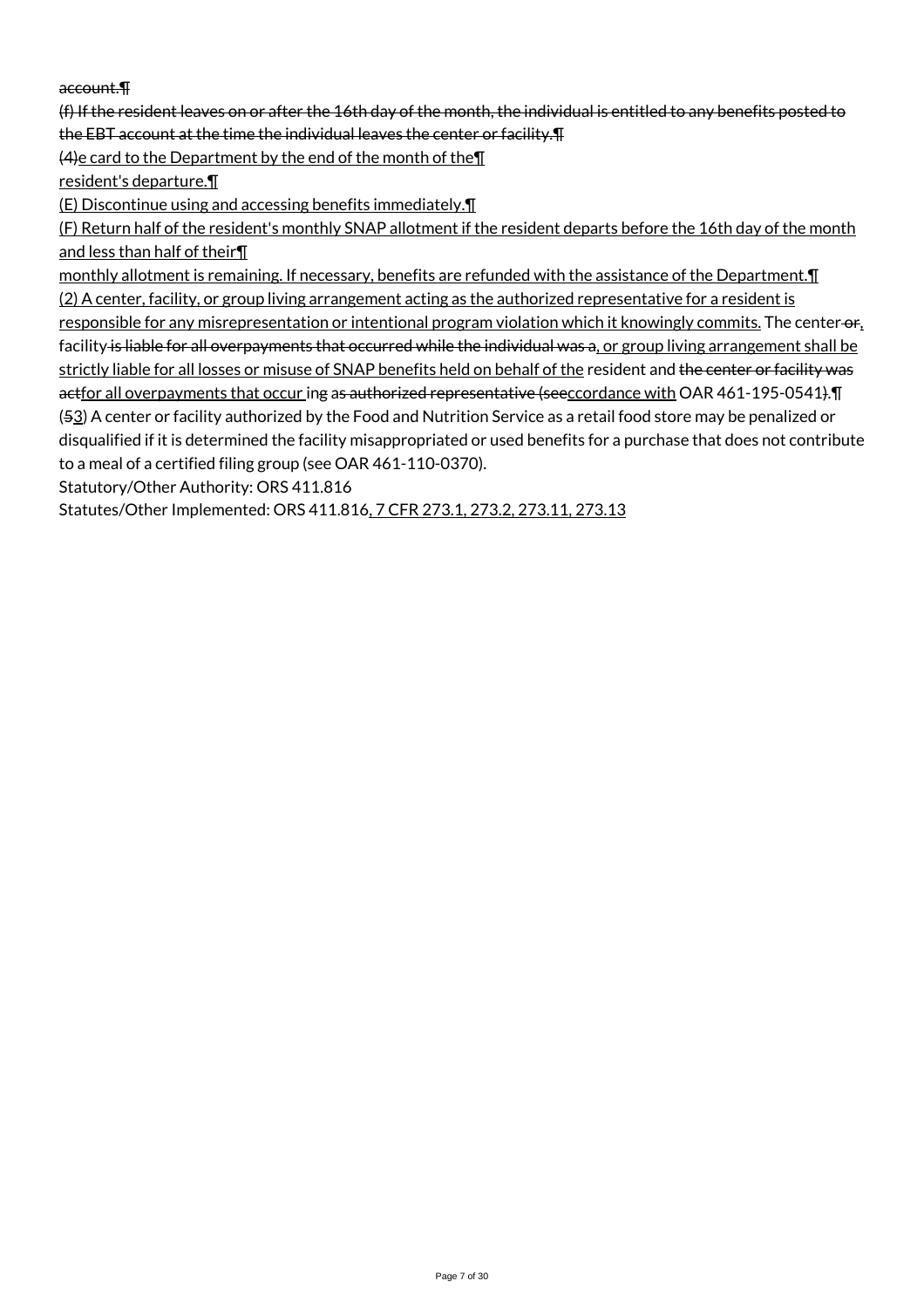# AMEND: 461-115-0210

# NOTICE FILED DATE: 10/31/2019

RULE SUMMARY: OAR 461-115-0210 about application processing time frames is being amended to reflect that individuals eligible for SNAP expedited services do not lose eligibility for expedited services due to missing the interview. This change aligns the policy with federal regulation and Integrated Eligibility system.

CHANGES TO RULE:

### 461-115-0210

Application Processing Time Frames; SNAP ¶

(1) This rule applies in the SNAP program to an initial application and at recertification.¶

(2) The Department will determine eligibility and provide the benefit group the opportunity to participate as soon as possible. The application processing time frame for regular service is the 30 days immediately following the filing date (see OAR 461-115-0040) and not later than the 7th day following the filing date for expedited service.¶ (3) The application processing time frame for regular service includes:¶

(a) An interview as soon as possible but not later than 20 days after the filing date (see OAR 461-115-0230 regarding interviews);¶

(b) Completion of required verification; and¶

(c) The eligibility determination.¶

(4) The filing date remains effective for 60 days in both of the following situations:¶

(a) If the Department is not able to complete the application process within 30 days (for example, unable to schedule an interview by the 20th day following the filing date).¶

(b) If the applicant contacts the Department before the 30th day following the filing date and informs the Department that verification cannot be provided by the 30th day due to reasons beyond his or her control.¶ (5) If, for a reason within his or her control, the client fails to attend an interview by the 20th day following the filing date, and the interview occurs between the 20th and 30th days following the filing date, all verification must be provided not later than the 30th day following the filing date. If required verification is received after the 30th day, a new filing date is established as of the date the verification is received.¶

(6) If a client scheduled for an interview for expedited service fails to attend the interview without good cause, the client's application is processed for regular sAn applicant does not lose eligibility for expedited services (see OAR 461-135-0575) due to missing the intervieew.

Statutory/Other Authority: ORS 411.816

Statutes/Other Implemented: ORS 411.816, 7 CFR 273.2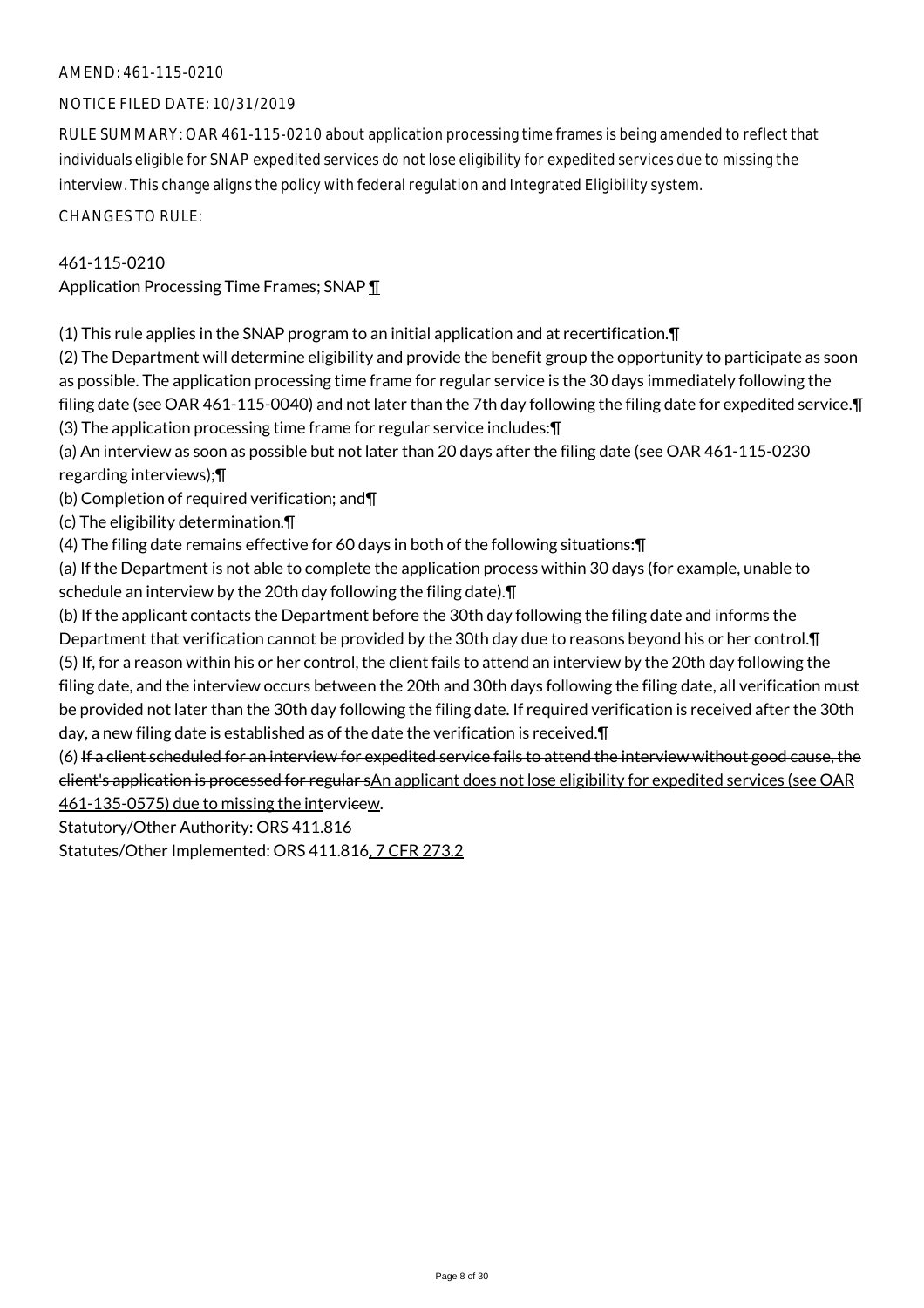# AMEND: 461-120-0510

# NOTICE FILED DATE: 10/31/2019

RULE SUMMARY: OAR 461-120-0510 about age requirements for clients to receive benefits is being amended to expand ERDC eligibility to children without a special need through age 12, rather than age 11. The rule change aligns the ERDC age requirements with the TANF age requirements as well as the Integrated Eligibility system. The amendment will allow children age 12 without special needs to qualify for the ERDC program.

CHANGES TO RULE:

### 461-120-0510

Age Requirements for Clients to Receive Benefits ¶

(1) If the year of an individual's birth is known but the month is unknown, the month of birth is presumed to be July. If the date of birth is unknown, the date of birth is presumed to be the first of the month.¶

(2) To be eligible for the TANF program:¶

(a) A dependent child (see OAR 461-001-0000) --¶

(A) May not be legally married (see OAR 461-001-0000), legally married and separated, or legally emancipated; and¶

(B) Must be under 18 years of age; or under 19 years of age and regularly attending school (see subsection (c) of this section) full time, as determined by the school.¶

(b) A caretaker relative (see OAR 461-001-0000) may be any age.¶

(c) "Regularly attending school" means enrolled in and attending any of the following:¶

(A) A school in grade 12 or below, including home schooling approved by the local school district.¶

(B) GED classes in lieu of high school.¶

(C) A course of vocational or technical training, including Job Corps, in lieu of high school.¶

(D) The Oregon School for the Deaf.¶

(d) The student's full-time status is defined by the school.¶

(e) Regular attendance continues when a student misses school because of an illness, family emergency, or

vacation, as long as the student intends to return to school. Students are considered to be in attendance for the full month in which they complete or discontinue school or training.¶

(3) To be determined eligible for payment of child care costs for the ERDC or TANF program, a child must be -¶

(a) Under 12 years of age for the ERDC program or under 13 years of age for the TANF program3 years of age; or I

(b) Under 18 years of age and -¶

(A) Physically or mentally incapable of selfcare;¶

(B) Under court supervision;¶

(C) Receiving foster care;¶

(D) Eligible for the special need rate for child care in OAR 461-155-0150; or¶

(E) Subject to circumstances that significantly compromise the child's safety or the caretaker's ability to work or participate in an assigned activity if child care is not available.¶

(4) To be eligible for the OSIP-AB, OSIPM-AB, QMB-BAS, QMB-SMB, or SNAP programs, a client may be any age.¶

(5) To be eligible for the OSIP-AD (except OSIP-EPD), OSIPM-AD (except OSIPM-EPD), and QMB-DW programs, a client must be under 65 years of age.¶

(6) To be eligible for the OSIP-EPD and OSIPM-EPD programs, the client must be 18 years of age or older.¶

- (7) To be eligible for the OSIP-OAA or OSIPM-OAA programs, a client must be 65 years of age or older.¶
- (8) To be eligible for the REF or REFM programs, a client must be one of the following:¶

(a) 18 years of age or older.¶

(b) A legally emancipated minor.¶

(c) In the REFM program, a newborn according to OAR 461-135-0930.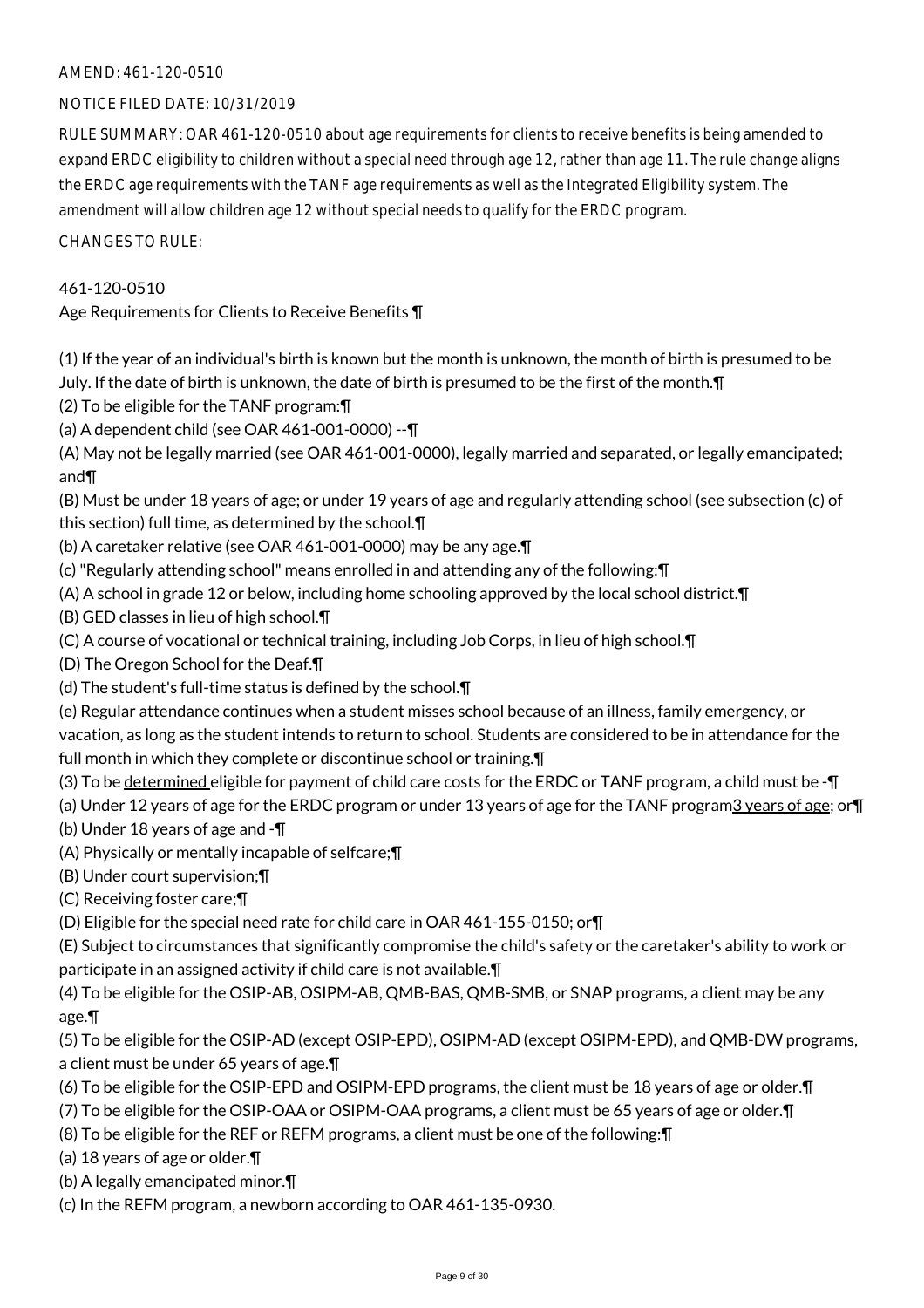Statutory/Other Authority: ORS 329A.500, 409.050, 411.060, 411.070, 411.404, 411.816, 412.049, 413.085, 414.685

Statutes/Other Implemented: ORS 329A.500, 409.010, 411.060, 411.070, 411.404, 411.816, 412.049, 42 USC 1396a, 45 CFR 98.20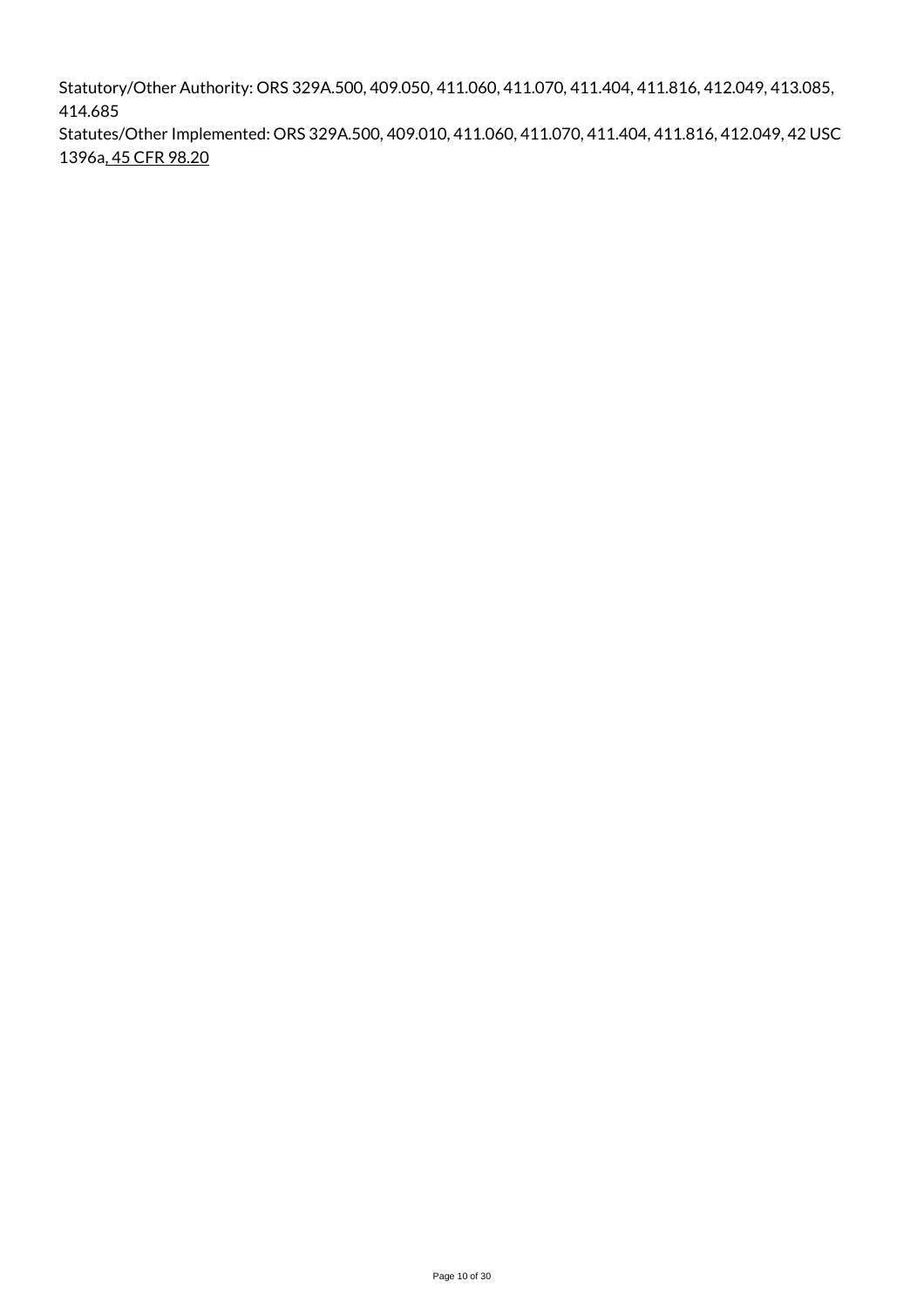# AMEND: 461-130-0305

# NOTICE FILED DATE: 10/31/2019

RULE SUMMARY: OAR 461-130-0305 about employment programs is being amended to correct the word "counties" to "areas" as it applies to SNAP time limits.

CHANGES TO RULE:

461-130-0305 General Provisions; Employment Programs ¶

(1) This division of rules states:¶

(a) The requirements for an individual participating in the employment programs of the Post-TANF, Pre-TANF, REF, SNAP, and TANF programs. The employment programs are the Jobs Opportunity and Basic Skills (JOBS), REP, and SNAP Employment and Training (see OAR 461-001-0020) employment programs. (The employment and training requirements for ABAWD individuals in the SNAP program are also covered in OAR 461-135-0520.)¶ (b) The effect of a labor strike on the eligibility of an individual for program benefits.¶

(2) The following definitions apply to OAR 461-130-0305 through 461-130-0335 and OAR 461-135-0520:¶ (a) "Exempt" means:¶

(A) In all programs except the TANF program, an individual who the Department determines is not mandatory (see subsection (b) of this section) for an employment program in accordance with OAR 461-130-0310.¶ (B) In the TANF program, a parent (see OAR 461-001-0000) or caretaker relative (see OAR 461-001-0000) in the need group (see OAR 461-110-0630) who meets a federal exemption (see OAR 461-130-0310). "Exempt" individuals are not eligible to participate in the JOBS program.¶

(b) "Mandatory" means:¶

(A) In all programs except the SNAP and TANF programs, an individual in the need group who the Department determines must participate in an employment program in accordance with OAR 461-130-0310.¶ (B) In the SNAP program, an individual in the need group who the Department determines must register for an

employment program in accordance with OAR 461-130-0310.¶

(C) In the TANF program, mandatory participants, who are not otherwise federally exempt, are JOBS eligible individuals in the need group who the Department determines must participate in an employment program in accordance with OAR 461-130-0310.¶

(c) "Volunteer" means:¶

(A) An individual who is not mandatory and chooses to participate in an employment program.¶

(B) The following individuals may volunteer to participate in an employment program:¶

(i) In the SNAP program, an individual who is an ABAWD living in one of the SNAP time limit exempt countieareas (see OAR 461-135-0520) who is either exempt (see subsection (a) of this section) or mandatory and chooses to participate in SNAP Employment and Training;¶

(ii) An individual who is not an ABAWD and is either exempt or mandatory and chooses to participate in SNAP Employment and Training.¶

(iii) In the TANF program, a JOBS volunteer is an individual who is federally mandatory and eligible to participate in an employment program, but who may not be disqualified as they meet a state exemption according to OAR 461-130-0310.¶

(iv) In the REF program, an REP volunteer is an individual who is exempt (see subsection (a) of this section) and chooses to participate in the REP program.¶

(3) An individual must provide the information necessary for the Department to determine each of the following:¶

(a) The participation classification of the individual (see OAR 461-130-0310);¶

(b) The level of participation of the individual; and¶

(c) If applicable, whether an individual had good cause (see OAR 461-130-0327) for any failure to meet a requirement of an employment program.¶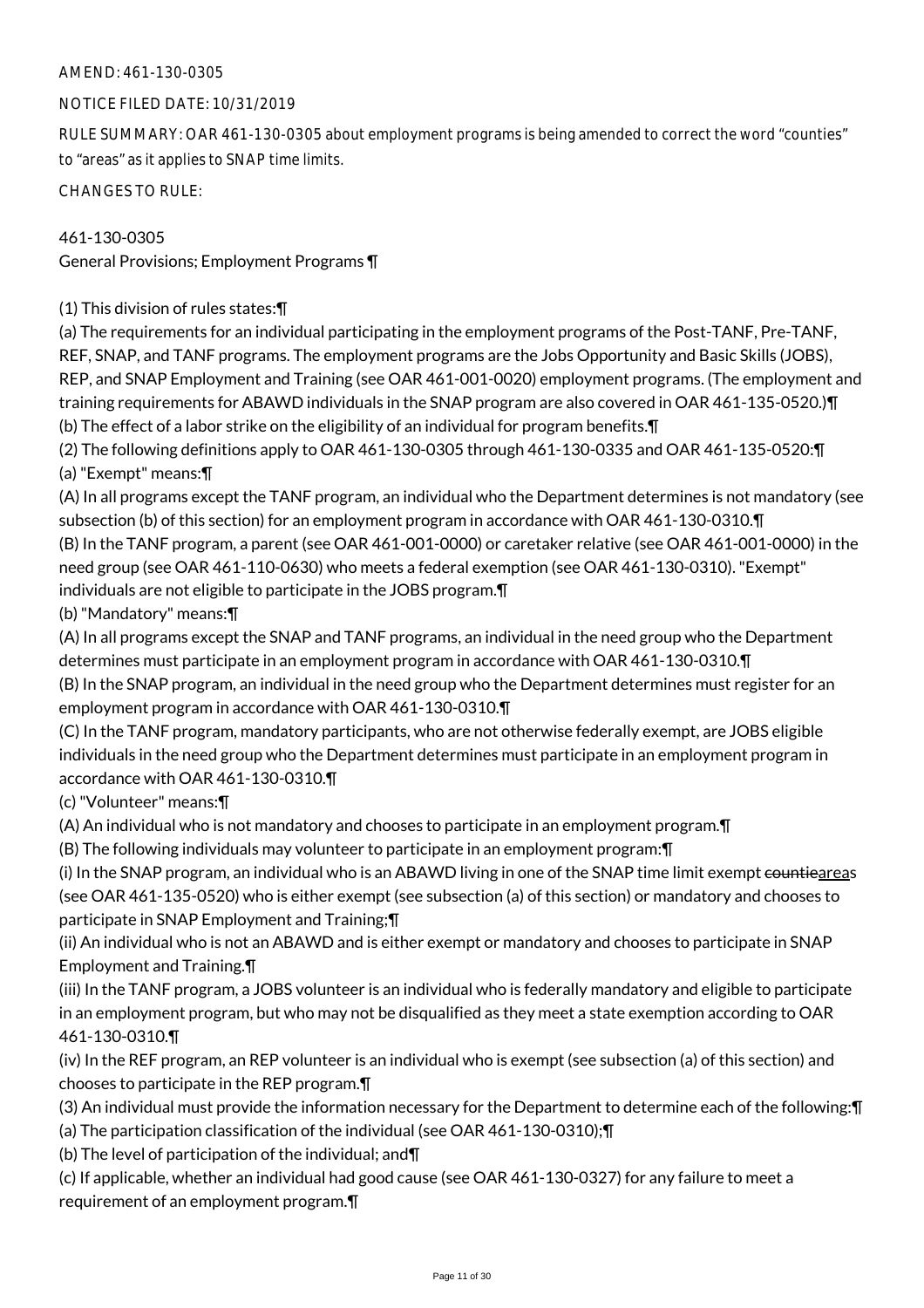(4) In the SNAP program, a mandatory individual (see OAR 461-130-0310(3)(b)) is registered for the employment program when a member of the filing group (see OAR 461-110-0370) or an authorized representative (see OAR 461-115-0090 and 461-115-0140) signs the SNAP program application.

Statutory/Other Authority: ORS 409.050, 411.060, 411.816, 412.006, 412.009, 412.049 Statutes/Other Implemented: ORS 409.010, 411.060, 411.816, 412.006, 412.009, 412.049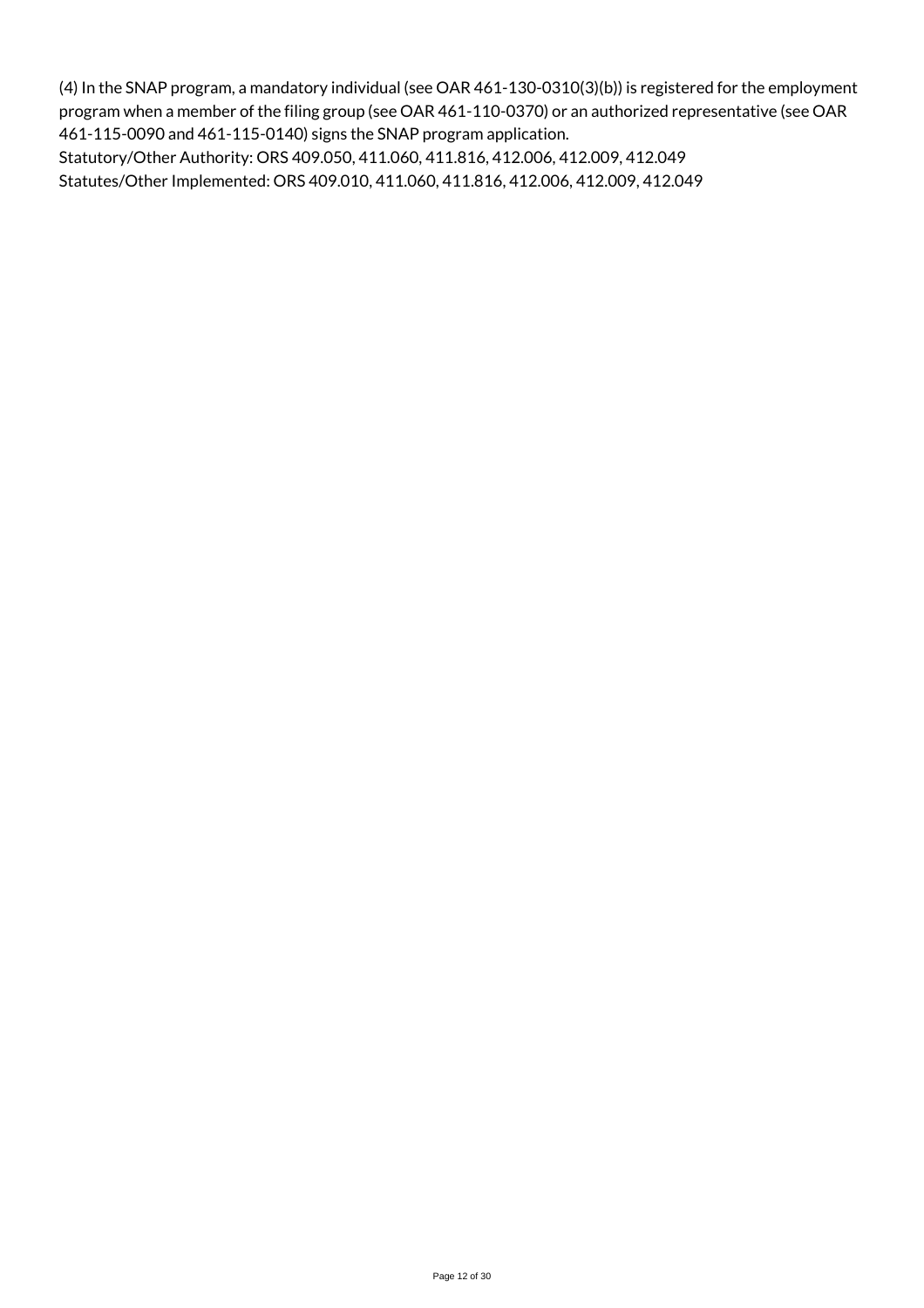# AMEND: 461-130-0315

### NOTICE FILED DATE: 10/31/2019

RULE SUMMARY: OAR 461-130-0315 about Requirements for Mandatory Employment Program Clients in the Pre-TANF, REF, SNAP, and TANF programs is being amended to correct the word "counties" to "areas" as it applies to SNAP time limits.

CHANGES TO RULE:

### 461-130-0315

Requirements for Mandatory Employment Program Clients; Pre-TANF, REF, SNAP, TANF ¶

The following provisions apply to a mandatory (see OAR 461-130-0305) client:¶

(1) A mandatory client selected by the Department to participate in an employment program of the Pre-TANF, REF, SNAP, or TANF programs must do all of the following:¶

(a) In the Pre-TANF or TANF programs, a JOBS eligible (see OAR 461-130-0310) individual must:¶

(A) Accept a bona fide offer of employment, whether temporary, permanent, full-time, part-time, or seasonal.¶ (B) Schedule and keep required employment-related appointments and interviews.¶

(C) Notify the Department's case manager or the JOBS contractor of the reason for not keeping employmentrelated appointments and interviews, not attending scheduled classes and activities, or not completing case management activities. Notification must be made within three working days from the date of a missed appointment, interview, class, or activity (see OAR 461-001-0025).¶

(D) Provide the Department, in the manner the Department requires, with verifiable documentation of JOBS participation hours, including paid work, job search, and educational participation hours.¶

(E) In the TANF program, complete each activity (see OAR 461-001-0025) specified on the case plan (see OAR 461-001-0025).¶

(b) In the REF program, an REP individual must:¶

(A) Accept a bona fide offer of employment, whether temporary, permanent, full time, part time, or seasonal.¶ (B) Schedule and keep required employment-related appointments and interviews.¶

(C) Notify the Department's case manager or the REP contractor of the reason for not keeping employmentrelated appointments and interviews, not attending scheduled classes and activities, or not completing case management activities. Notification must be made within three working days from the date of a missed appointment, interview, class, or activity.¶

(D) Provide the Department, in the manner the Department requires, with verifiable documentation of REP participation hours, including paid work, job search, and educational participation hours.¶

(E) Complete each activity specified on the case plan.¶

(c) In the SNAP program:¶

(A) Register for the SNAP Employment and Training program (see OAR 461-130-0305).¶

(B) Assist the Department in the exempt (see OAR 461-130-0305) or mandatory determination.¶

(C) Accept a bona fide offer of employment, whether temporary, permanent, full-time, part-time, or seasonal.¶

(D) Maintain employment:¶

(i) A client meeting the requirements of subparagraph (iii) of this paragraph fails to maintain employment when the criteria in at least one of the following sub-subparagraphs is met:¶

(I) Voluntarily leaving a job 30 days or less prior to the filing date (see OAR 461-115-0040) for SNAP benefits as provided in OAR 461-135-0521 or at any time thereafter;¶

(II) Being dismissed for striking while a federal, state, or county employee; or¶

(III) Reducing hours of work to less than 30 each week as defined in OAR 461-135-0521.¶

(ii) The following changes in employment status do not constitute failure to maintain employment:¶

(I) An employer reduces a client's hours of work;¶

(II) An employer fires a client from a job;¶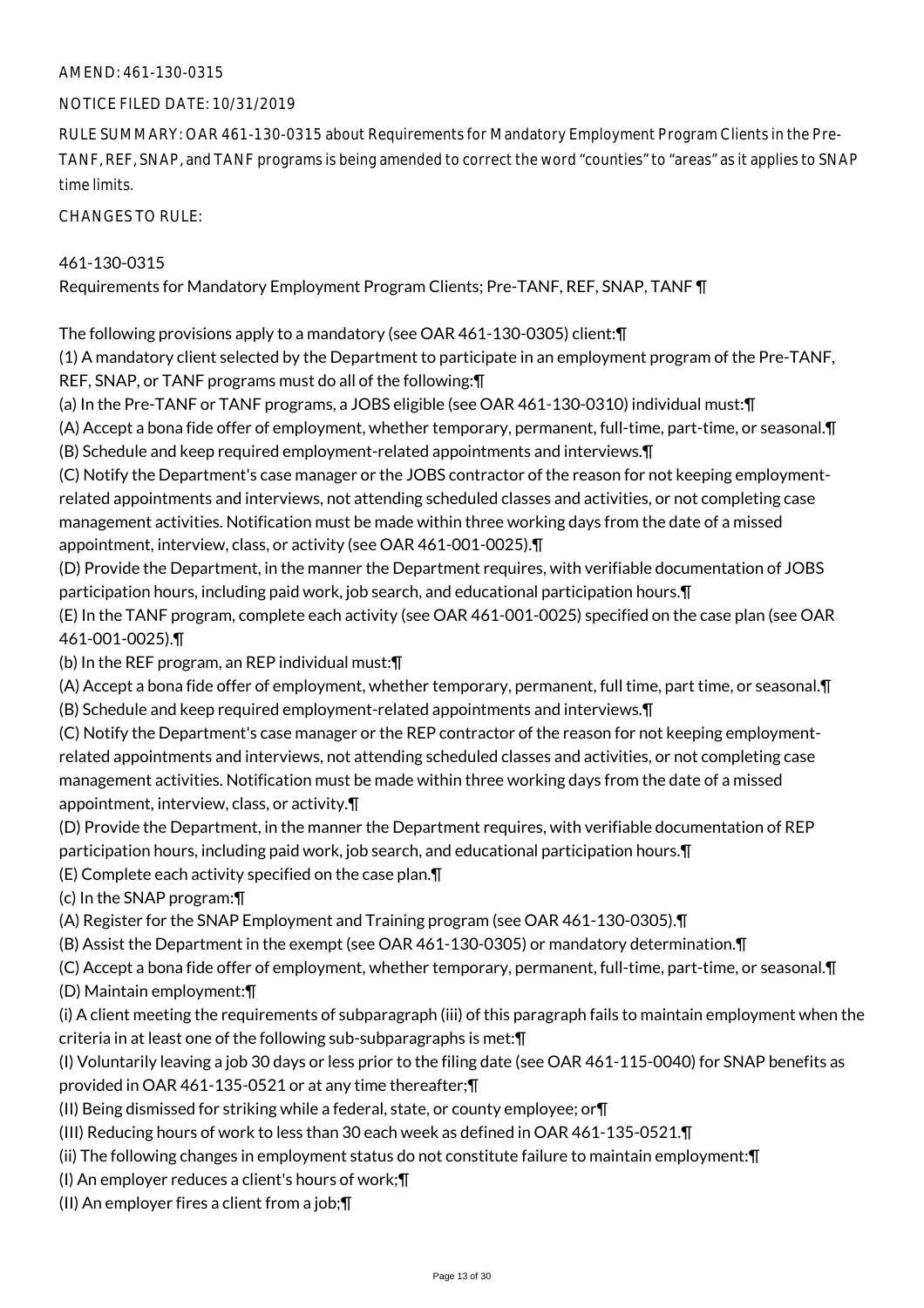(III) A client terminates a self-employment enterprise; and¶

(IV) A client resigns from a job at the demand of the employer.¶

(iii) Subparagraph (i) of this paragraph applies only if the client meets at least one of the following requirements. The client --¶

(I) Had a job that averaged not less than 30 hours each week or had provided average weekly earnings not less than the federal minimum wage multiplied by 30 hours, and the client quit the job without good cause (see OAR 461-130-0327); or¶

(II) Quits working under a JOBS Plus agreement more than twice (see OAR 461-190-0426).¶

(E) An ABAWD residing in one of the SNAP time limit countieareas (see OAR 461-135-0520) must do all of the following:¶

(i) Schedule and keep required employment-related appointments and interviews.¶

(ii) Complete all work activities and components specified in the case plan (see OAR 461-001-0020).¶

(iii) Provide the Department, in the manner required, with verifiable documentation of participation hours.¶

(iv) Notify the Department or the SNAP Employment and Training contractor of the reason for not doing the employment-related activities as set forth on the case plan.¶

(2) In the Pre-TANFand TANF programs, a JOBS eligible individual who fails to meet a participation requirement without good cause is subject to disqualification in accordance with OAR 461-130-0330 only after the reengagement process under OAR 461-190-0231 has been completed.¶

(3) In the REF program, an REP individual who fails to meet a participation requirement without good cause is subject to disqualification in accordance with OAR 461-130-0330 only after the re-engagement process under OAR 461-190-0231 has been completed.

Statutory/Other Authority: ORS 409.050, 411.060, 411.816, 412.009, 412.049 Statutes/Other Implemented: ORS 409.010, 411.060, 411.816, 412.009, 412.049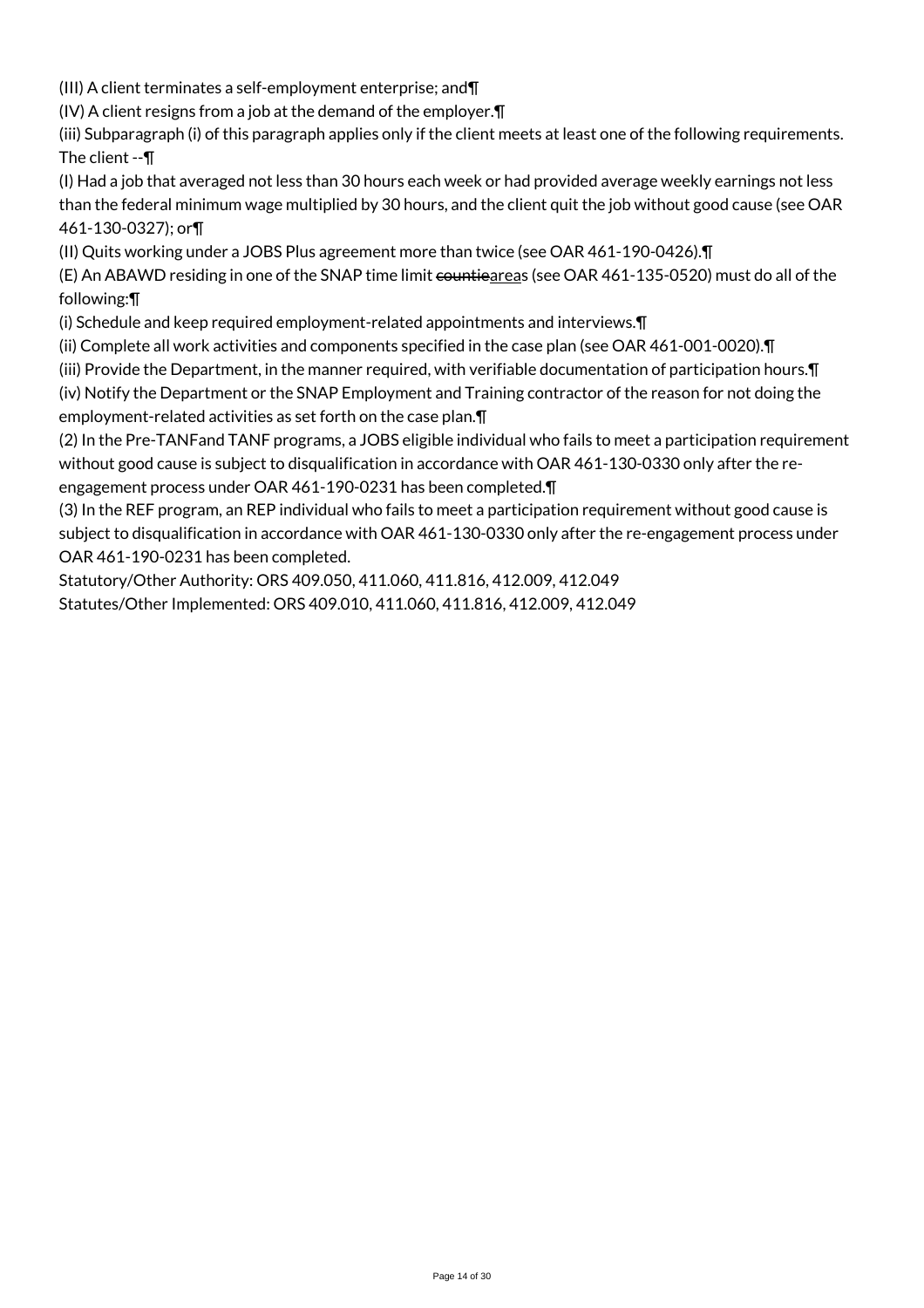# AMEND: 461-130-0330

### NOTICE FILED DATE: 10/31/2019

RULE SUMMARY: OAR 461-130-0330 about disqualifications in pre-TANF, SNAP, REF, and TANF is being amended to correct the word "counties" to "areas" as it applies to SNAP time limits.

CHANGES TO RULE:

461-130-0330 Disqualifications; Pre-TANF, REF, SNAP, TANF ¶

(1) In the Pre-TANF, REF, SNAP, and TANF programs, the Department may not disqualify from program benefits an individual who is a volunteer (see OAR 461-130-0305 and 461-130-0310) participant in an employment program.¶

(2) In the Pre-TANF and TANF programs, a JOBS eligible (see OAR 461-130-0310) individual who fails to comply with an employment program participation requirement or a JOBS exempt (see OAR 461-130-0310) individual who fails to comply with the requirements of OAR 461-135-0085, and does not have good cause (see OAR 461- 130-0327) for the failure to comply is subject to disqualification under this rule only after the individual has had the opportunity to participate in the re-engagement process under OAR 461-190-0231.¶

(3) In the REF program, a mandatory individual who fails to comply with an employment program participation requirement and does not have good cause for failure to comply is subject to disqualification under this rule only after the individual has had the opportunity to participate in the re-engagement process under OAR 461-190- 0231.¶

(4) In the REF program, the effects of an REP disqualification are progressive. There are two levels of disqualification:¶

(a) At the first level of disqualification, the penalty is the removal of the disqualified individual from the need group (see OAR 461-110-0630) for three months. If the disqualified individual is the only member of the filing group (see OAR 461-110-0430), the assistance is terminated.¶

(b) At the second level, the penalty is the removal of the disqualified individual from the need group for six months. If the disqualified individual is the only member of the filing group, the assistance is terminated.¶

(5) In the TANF program, the effects of a JOBS disqualification or a disqualification imposed under OAR 461-135- 0085 are progressive. There are four levels of disqualification. Once a disqualification is imposed, it affects benefits according to the following schedule until the disqualification ends in accordance with OAR 461-130- 0335:¶

(a) At the first level, the penalty is a 25 percent reduction in benefits.¶

(b) At the second level, the penalty is a 50 percent reduction in benefits.¶

(c) At the third level, the penalty is a 75 percent reduction in benefits.¶

(d) At the fourth level, the penalty is a 100 percent reduction in benefits.¶

(e) At the end of the fourth level, program benefits are closed and the filing group (see OAR 461-110-0310 and

461-110-0330) may not receive program benefits for the following two consecutive months.¶

(6) In the SNAP program:¶

(a) A mandatory individual not covered under subsection (b) of this section who fails to comply with the requirements of an employment program (see OAR 461-130-0315) without good cause (see OAR 461-130-0327) is subject to disqualification. A disqualified individual is removed from the need group until he or she meets the employment program requirements and serves the applicable progressive disqualification under the following subsections:¶

(A) One calendar month for the first failure to comply.¶

(B) Three calendar months for the second failure to comply.¶

(C) Six calendar months for the third and subsequent failures to comply.¶

(b) A mandatory individual who is an ABAWD (see OAR 461-135-0520) residing in one of the time limit exempt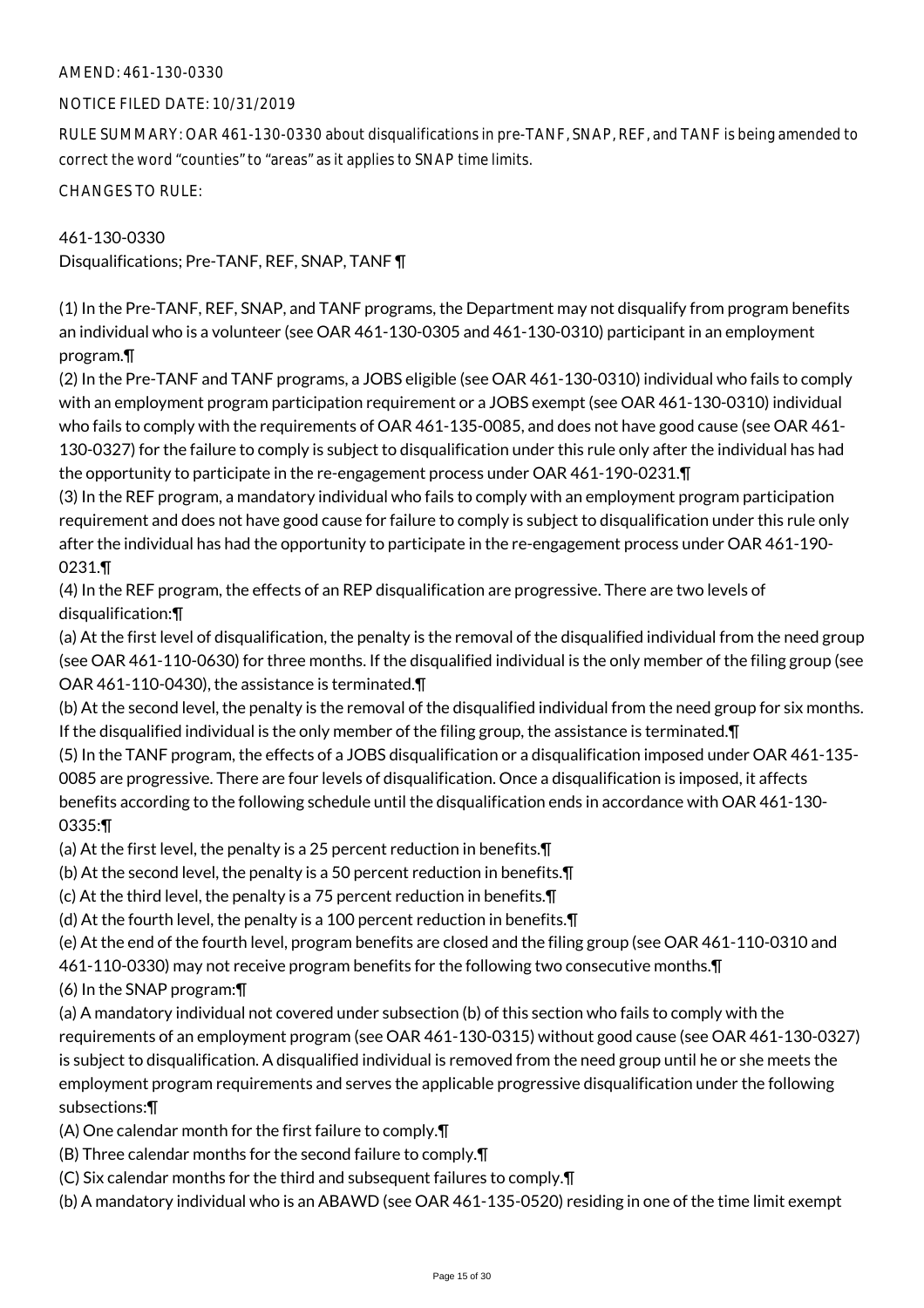countieareas (see OAR 461-135-0520) or a mandatory individual who is served by an office that does not offer OFSET (see OAR 461-190-0310) who fails to comply with the requirements in OAR 461-130-0315(1)(bc)(A) to (D) is subject to disqualification as provided in subsection (a) of this section. See OAR 461-135-0520 for additional employment participation requirements for ABAWD individuals.

Statutory/Other Authority: ORS 409.050, 411.060, 411.816, 412.009, 412.049

Statutes/Other Implemented: ORS 409.010, 411.060, 411.816, 411.837, 412.009, 412.049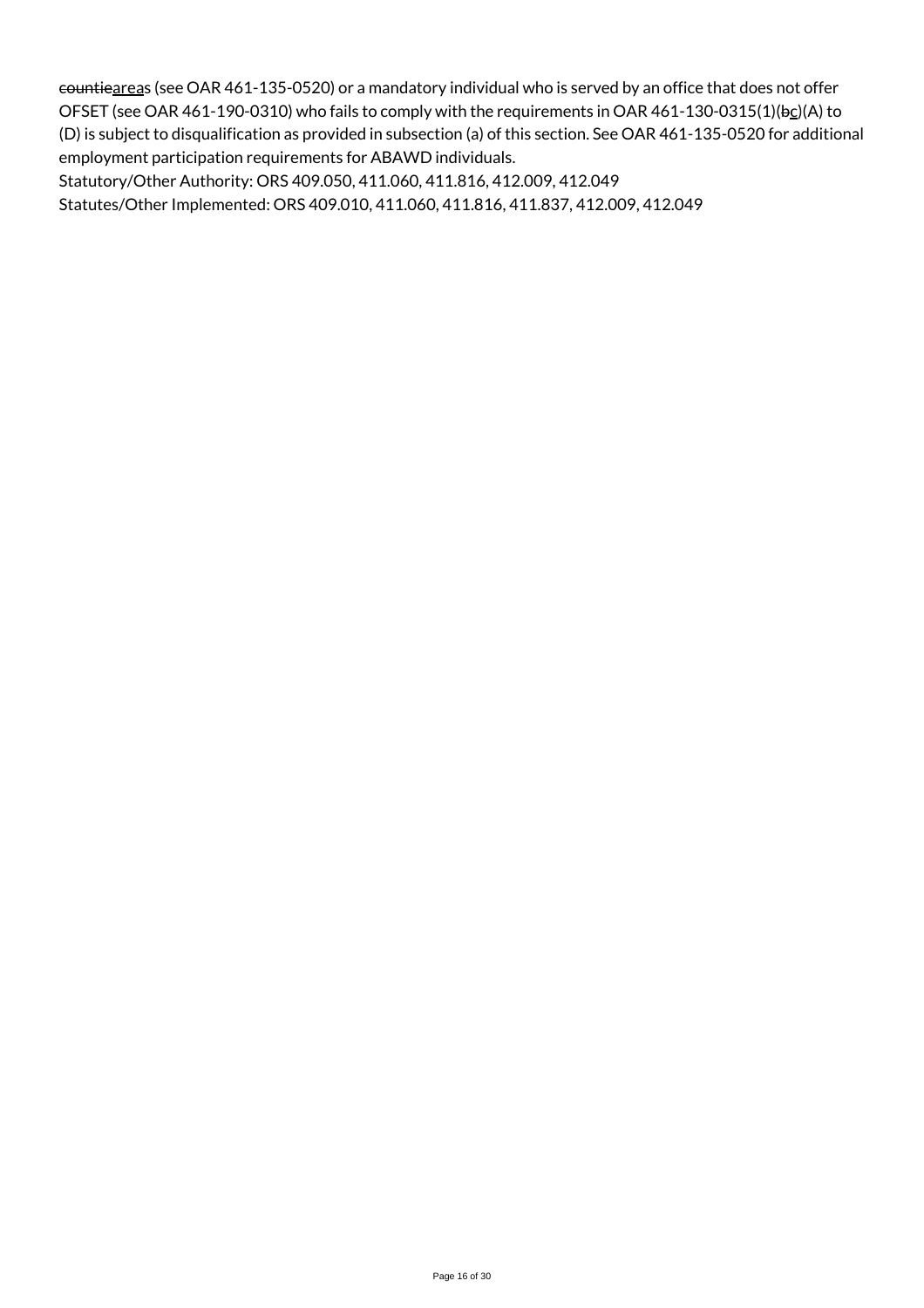### AMEND: 461-135-0510

# NOTICE FILED DATE: 10/31/2019

RULE SUMMARY: OAR 461-135-0510 about residents of institutions and SNAP eligibility is being amended to update language to include defined terms, add language to clarify current policy of which drug and alcohol treatment and rehabilitation facilities are eligible, and to add rule references. The amendments increase the precision of this rule. CHANGES TO RULE:

461-135-0510 Residents of Institutions; SNAP ¶

(1) Individuals who live in anResidents of institutions that provides them with at least more than 50 percent of th eirree daily meals as a part of the normal services of the institution are inot eligible for SNAP benefits, except as identified in section (2) of unless they fall into one of the following five exceptions to this rule.: I

(21) IThe individuals residing in the following types of institutions may participate in the SNAP program:¶ (a) Domestic violence shelters (see OAR 461-001-0000) is a resident of federally subsidized housing for the elderly built under either section 202 of the Housing Act of 1959 or section 236 of the National Housing Act.¶

(b2) Public or private nonprofit shelters for homeless individuals.¶

(c) Federally-subsidized housing for the recipients of benefits under Title I, II, X, XIV, or XVI of the Social Security Act who are elderly, blind, or have disabilities.¶

(d) Residential private, nonprofit drug addiction orThe individual, and any children also residing with the individual, resides at a facility or treatment center for the purpose of regular participation in a drug and alcohol treatment and rehabilitation program (see OAR 461-001-0015) that meets the following criteria:¶

(a) The drug and alcoholie treatment and rehabilitation programs or is conducted by a private nonprofit organization or institution, or a publicly operated community mental health centers operated under the criteria set forth in OAR 461-135-0550(2).¶

(e) A resident of a group living facility (see OAR 461-001-0015) may receive benefits only if: that-¶

(A) Qualifies under part B of title XIX of the Public Health Service Act to receive funds, even if it does not actually receive funding under part B of title XIX; or¶

(B) Is authorized as a retailer by the Food and Nutrition Service (FNS).¶

 $(A_2)$  The resident applies Residents of a drug and alcohol treatment and rehabilitation program must apply and be certified in accordance with OAR 461-115-0020, through an authorized representative (see OAR 461-115-0090) who is an and OAR 461-115-0145) employee ofd by the facility, unless the facility determines that the resident can apply on his or her own; and and designated for that purpose.¶

(B<sub>3</sub>) The individual meets all other SNAP eligibility requirements. [1]

(3is a resident of a group living arrangement (see OAR 461-001-0015) Iandividuals covered by section (2) of this rule must be treated as separate filing groups from the others with whom they reside, unless required to be in the same filing group under OAR 461-110-0370(2 is blind or disabled (see OAR 461-001-0015).¶

(4) The individual resides at a public or private nonprofit shelter for homeless persons.¶

(5) The individual is a temporary resident of domestic violence shelters (see OAR 461-001-0000).

Statutory/Other Authority: ORS 411.816

Statutes/Other Implemented: ORS 411.816, 7 CFR 273.11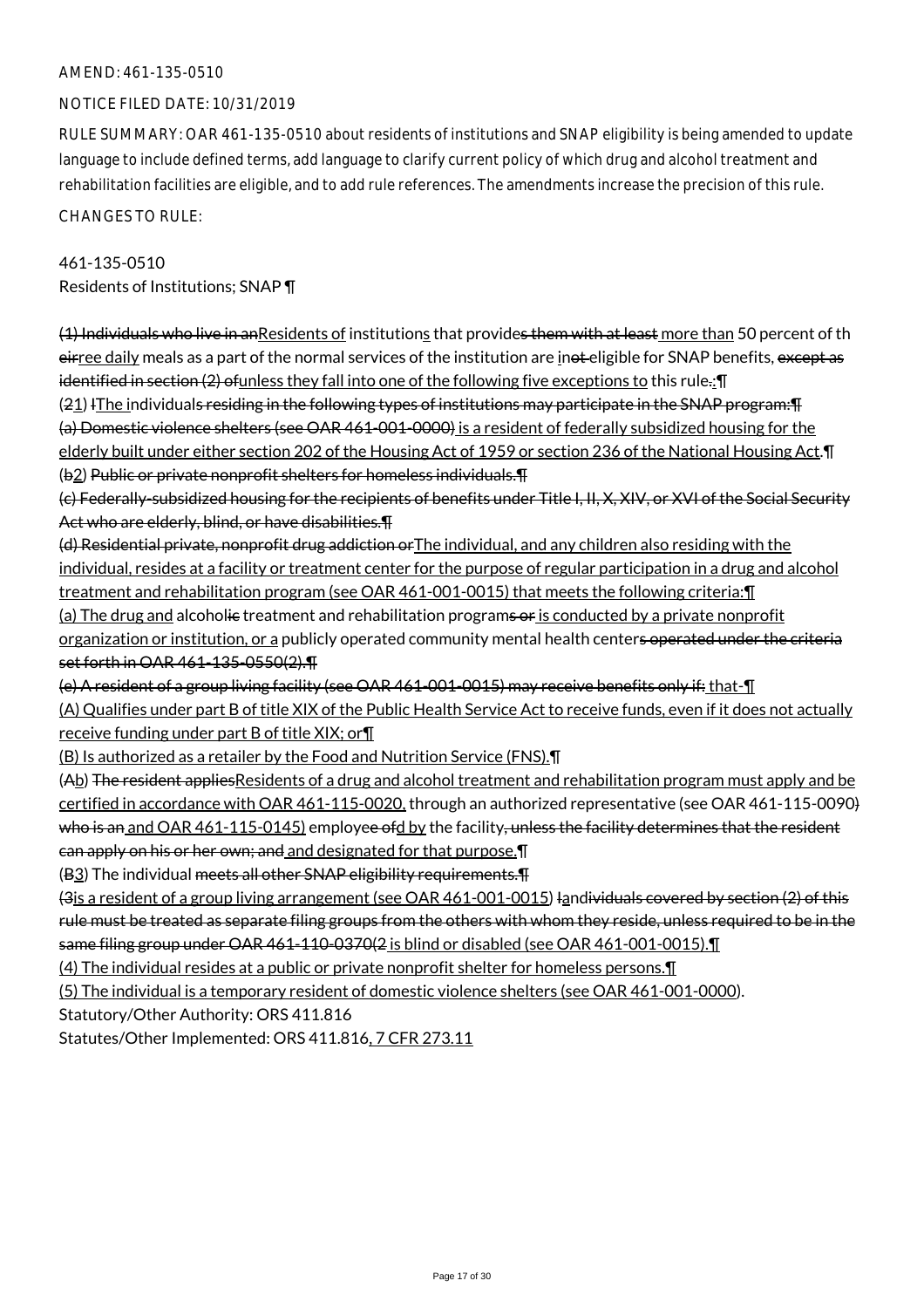#### AMEND: 461-135-0520

# NOTICE FILED DATE: 10/31/2019

RULE SUMMARY: OAR 461-135-0520 about SNAP time limits and special requirements for ABAWDs is being amended to update the areas subject to SNAP time limits in 2020, discontinue use of discretionary exemptions, and to adjust verbiage in rule where redundancy was detected. These amendments will make ABAWDs residing in an increased number of counties in Oregon exempt from the three countable months limit and end the issuance of discretionary exemptions.

 $CHANGESTORUIF$ 

### 461-135-0520

Time Limit and Special Requirements for ABAWD; SNAP ¶

This rule establishes the time limit and special requirements for receipt of SNAP benefits for certain adults.¶ (1) Unless the context indicates otherwise, the following definitions apply to rules in OAR chapter 461:¶ (a) "Able-bodied adult without dependents (ABAWD)" means an individual 18 years of age or over, but under the age of 50, without dependents. For the purpose of this definition, "without dependents" means there is no child (see OAR 461-001-0000) under the age of 18 years in the filing group (see OAR 461-110-0310 and 461-110- 0370).¶

(b) "SNAP time-limit countieareas" means Oregon countiesareas of Oregon in which the limitation on eligibility (see OAR 461-001-0000) for SNAP benefits for ABAWD in section 6(o)(2) of the Food and Nutrition Act of 2008 (7 U.S.C. 2015(o)(2)) applies. "SNAP time-limit countieareas" are Benton, Clackamas, Clatsop, Deschutes, Jackson, Lane, Linn, Marion, Multnomah, Polk, Tillamook, Washington, and Yamhill Marion, Multnomah, and Washington counties.¶

(c) "SNAP time-limit exempt countieareas" means Oregon countiesareas of Oregon in which the limitation on eligibility for SNAP benefits contained in section 6(o)(2) of the Food and Nutrition Act of 2008 (7 U.S.C. 2015(o)(2)) does not apply per a waiver approved by the United States Department of Agriculture. "Exempt countieareas" are Baker, Clatsop, Columbia, Coos, Crook, Curry, Deschutes, Douglas, Gilliam, Grant, Harney, Hood River, Jackson, Jefferson, Josephine, Klamath, Lake, Lane, Lincoln, Linn, Malheur, Maorrow, Polk, Sherman, Tillamook, Umatilla, Union, Wallowa, Wasco, and Wheeler counties.¶

(d) "SNAP time-limit exempt counties" also means reservation lands of the Confederated Tribes of Grand Ronde Indians. The limitation on eligibility for SNAP benefits contained in section 6(o)(2) of the Food and Nutrition Act of 2008 (7 U.S.C. 2015(o)(2)) does not apply per a waiver approved by the United States Department of Agriculture, and Yamhill counties.¶

(2) Except as provided otherwise in this rule, an ABAWD who resides in one of the SNAP time-limit countieareas (see section (1) of this rule) is ineligible to receive food benefits as a member of any household after the individual received food benefits for three countable months (see section (3) of this rule) during January 1, 2019 to December 31, 2021.¶

(3) "Countable months" means months within the 36-month period of January 1, 2019 to December 31, 2021 in which an individual as a member of any household receives SNAP benefits in Oregon or in any other state, unless at least one of the following applies:¶

(a) The individual resided for any part of the month in one of the SNAP time-limit exempt counties (see section (1) of this rule).¶

(b) Benefits were prorated for the month.¶

 $(e<sub>b</sub>)$  The individual was exempt from the SNAP time limit for any part of the month under OAR 461-130-0310(3)(a) or (b) for any of the following reasons:¶

(A) The individual resided for any part of the month in one of the SNAP time-limit exempt countiesareas (see section (1) of this rule).¶

(B) The individual was pregnant.¶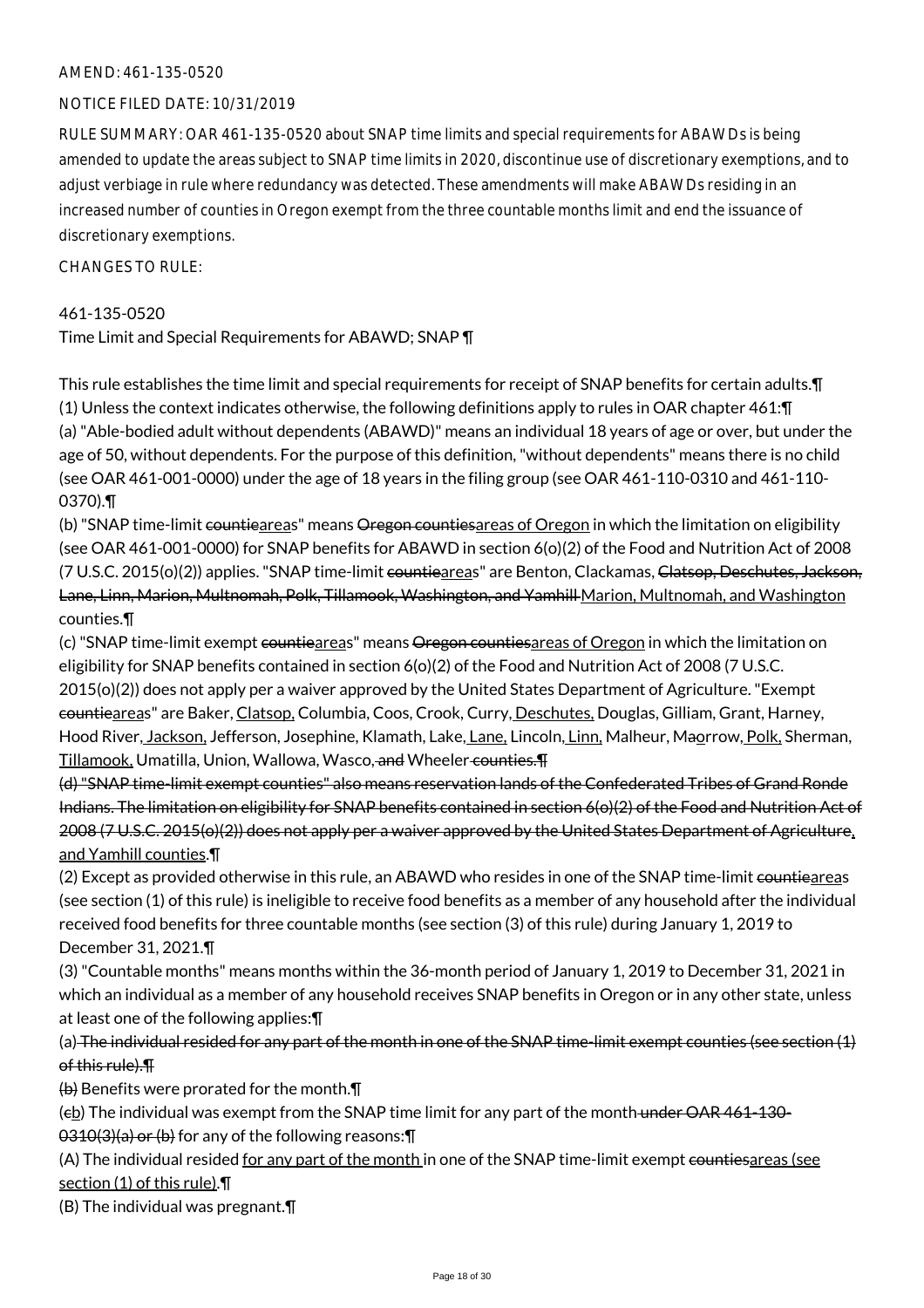(C) A child under the age of 18 years joined the filing group.¶

(D) The individual met the criteria under OAR 461-130-0310(3)(a) or (b).¶

( $d_{\rm C}$ ) The individual participated in one or more of the activities in paragraphs (A) to (D) of this subsection for 20 hours per week averaged over the month. For purposes of this rule, 20 hours per week averaged monthly means 80 hours per month. (Activities may be combined in one month to meet the 20 hours per week averaged monthly requirement.)¶

(A) Work for pay, in exchange for goods or services, or unpaid work as a volunteer.¶

(i) Work in exchange for goods and services includes bartering and in-kind work.¶

(ii) Unpaid or voluntary work hours must be verified by the employer.¶

(iii) For self-employed individuals, countable income after deducting the costs of producing income (as described in OAR 461-145-0930(5)) must average at least the federal minimum wage times 20 hours per week.¶

(B) Participate in a program under the Workforce Investment Act of 1998, Pub. L. No. 105-220, 112 Stat. 936 (1998).¶

(C) Participate in a program under section 236 of the Trade Act of 1974, Pub. L. 93-618, 88 Stat. 2023, (1975) (19 U.S.C. 2296).¶

(D) Comply with the employment and training requirements described in OAR 461-001-0020, 461-130-0305, and 461-130-0315. Work search activities must be combined with other work-related activities to equal 20 hours per week and may not exceed 9 hours per week.¶

(ed) The individual complied with the Workfare requirements in OAR 461-190-0500.¶

(4) An ABAWD must submit evidence to the Department on the issue of whether a month is countable within 90 days following the last day of the month in question.¶

(5) An ABAWD who is ineligible under section (2) of this rule but otherwise eligible may regain eligibility if the requirements of subsections (a) or (b) of this section are met. ¶

(a) The individual becomes exempt under  $\frac{\text{OAR }461-130-0310(3)}{\text{O(3)}}$  subsection (3)(b) of this rule. Eligibility regained under this subsection begins on the date the individual files a new application and continues as long as the individual is exempt and is otherwise eligible. If not eligible on the filing date (see OAR 461-115-0040), eligibility begins the date all other eligibility requirements are met.¶

(b) The individual, during a consecutive 30-day period during which the individual is not receiving SNAP benefits, meets the requirements of subsection (3)( $d<sub>C</sub>$ ) or (3)( $e<sub>C</sub>$ d) of this rule. $\P$ 

(A) Eligibility regained under this subsection begins on the date the individual files a new application and continues as long as the individual meets the requirements of subsection (3)(dc) or (3)(ed) of this rule and is otherwise eligible. If not eligible on the filing date, eligibility begins the date all other eligibility requirements are met.¶ (B) There is no limit to how many times an individual may regain eligibility under this subsection during January 1, 2019 to December 31, 2021. ¶

(c) See OAR 461-180-0010 to add an individual to an open SNAP case after the individual has regained eligibility under this section.¶

(6) An individual who regains eligibility under section (5) of this rule and later fails to comply with the participation requirements of subsection (3)(dc) or (3)(ed) of this rule may receive a second set of food benefits for three consecutive countable months. The countable months are determined as follows:¶

(a) If the individual stopped participation in a work program, countable months start when the Department notifies the individual he or she is no longer meeting the work requirement.¶

(b) If the individual stopped participation in a work program, countable months start when the individual notifies the Department he or she is no longer meeting the work requirement.¶

(c) If a change occurred which results in an individual becoming subject to the time limit in section (2) of this rule and the change was required to be reported under rules in OAR chapter 461, division 170, the countable months start when the change occurred.¶

(d) If a change occurred which results in an individual becoming subject to the time limit and the change was not required to be reported under rules in OAR chapter 461, division 170, countable months start when the Department notifies the individual he or she must meet the work requirement.¶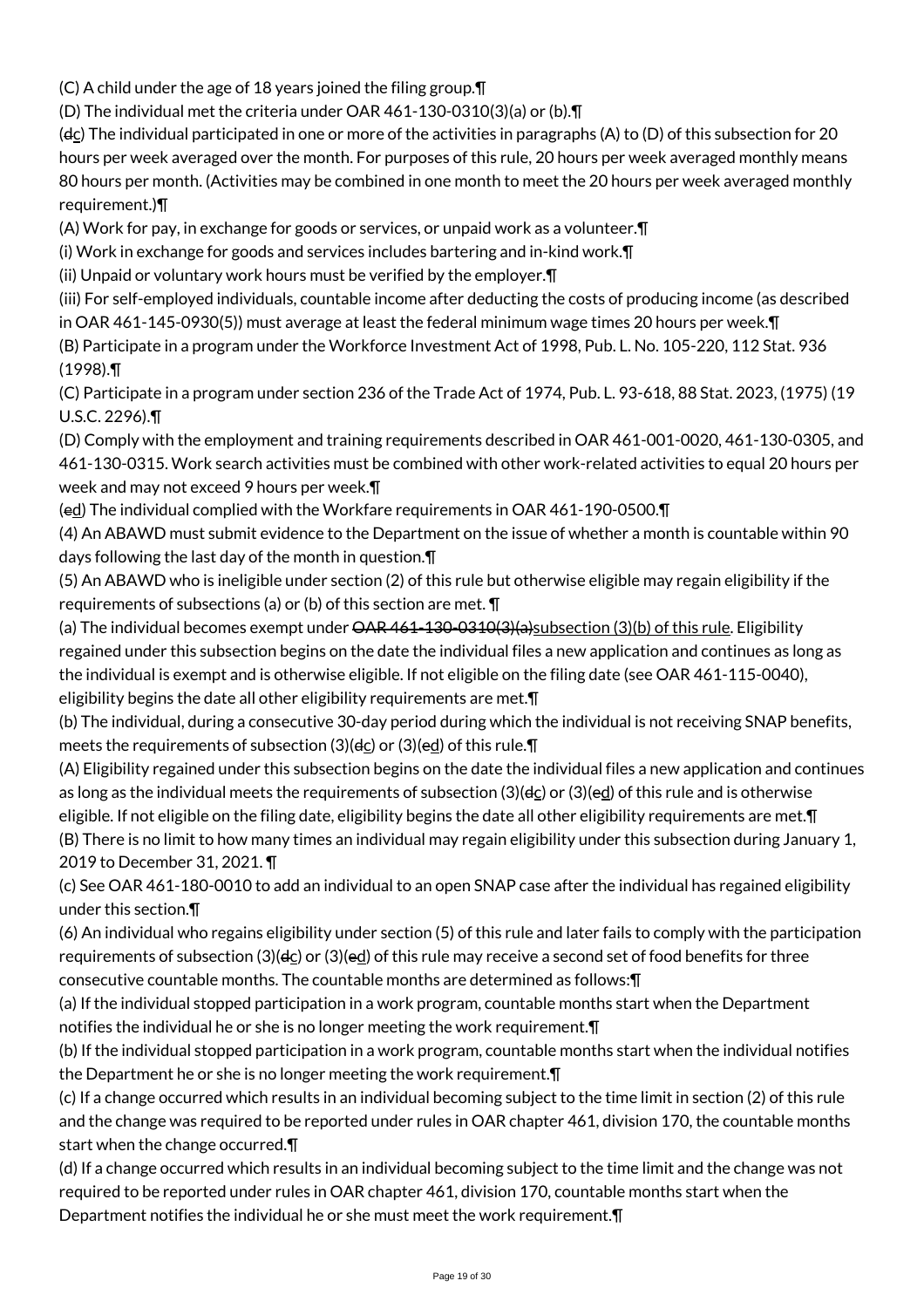(e) An individual may only receive benefits without meeting the requirements of subsection (3)( $d_{C}$ ) or (3)( $e_{C}$ ) of this rule for no more than a total of six countable months during January 1, 2019 to December 31, 2021. In

(7) This section is a placeholder to establish criteria the Department will use to grant exemptions to ABAWD who are ineligible if the Departmenpace is reserved for the use of discretionary exemptions, granted by the Food and Nutrition Service, for ABAWDs residing in certain SNAP time-limit areceives special exemptions from the Food and Nutrition Service.as who are at risk of having their benefits closed or reduced. **I** 

(8) An ABAWD involved in the activities specified in subsection (3)(dc) or (3)(ed) of this rule or an activity listed in the individual's case plan (see OAR 461-001-0020) is eligible for support service payments necessary for transportation or other costs related to completing the activity as allowed by OAR 461-190-0360.

Statutory/Other Authority: ORS 409.050, 411.060, 411.070, 411.121, 411.816

Statutes/Other Implemented: 7 USC 2015, 7 USC 2029, 7 CFR 273.7, 7 CFR 273.24, ORS 409.010, 409.050, 411.060, 411.070, 411.121, 411.816, 411.825, 411.837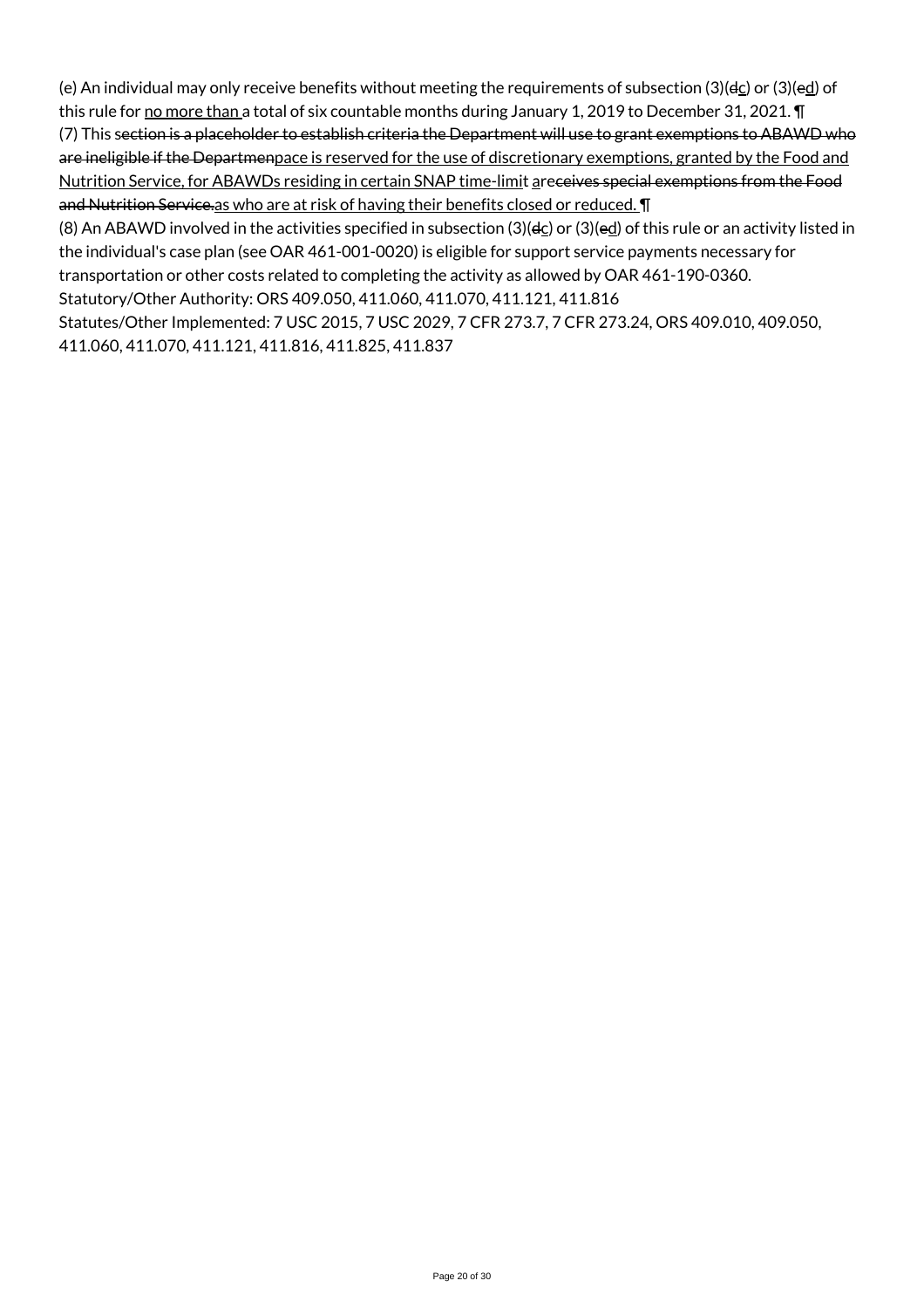#### REPEAL: 461-135-0550

#### NOTICE FILED DATE: 10/31/2019

RULE SUMMARY: OAR 461-135-0550 about residents of drug addiction and alcohol treatment facilities receiving or applying for SNAP benefits is being repealed and this topic will be covered in OAR 461-115-0145 and OAR 461-135- 0510. These changes will make the rules easier to follow.

CHANGES TO RULE:

#### 461-135-0550

Residents of Drug Addiction and Alcohol Treatment Facilities; SNAP

(1) Except as provided in section (2) of this rule, a resident of a drug addiction or alcoholic (DAA) treatment and rehabilitation program (resident) is certified for SNAP benefits in the same manner as other households.¶ (2) A resident who regularly participates in a tax-exempt publicly operated or private non-profit program must apply for SNAP benefits through an authorized representative who is an employee of the program if: [1] (a) The program is certified by the Addictions and Mental Health Division of the Oregon Health Authority to receive funding under part B of title XIX of the Public Health Service Act;¶

(b) The program is certified by the Addictions and Mental Health Division of the Oregon Health Authority as operating to further the purposes of part B of title XIX of the Public Service Act and the facility is tax-exempt; or¶ (c) The program is authorized as a retailer by the Food and Nutrition Service.¶

(3) A program meeting the criteria in section (2) of this rule must comply with all of the following requirements:¶ (a) File an application in the manner required by OAR 461-115-0020 for each resident for which the facility wants to receive SNAP benefits.¶

(b) Assign an authorized representative who will sign the application, participate in the interview, and provide all requested verification on the behalf of each resident.¶

(c) Comply with the responsibilities set forth in OAR 461-115-0145.

Statutory/Other Authority: ORS 411.816

Statutes/Other Implemented: ORS 411.816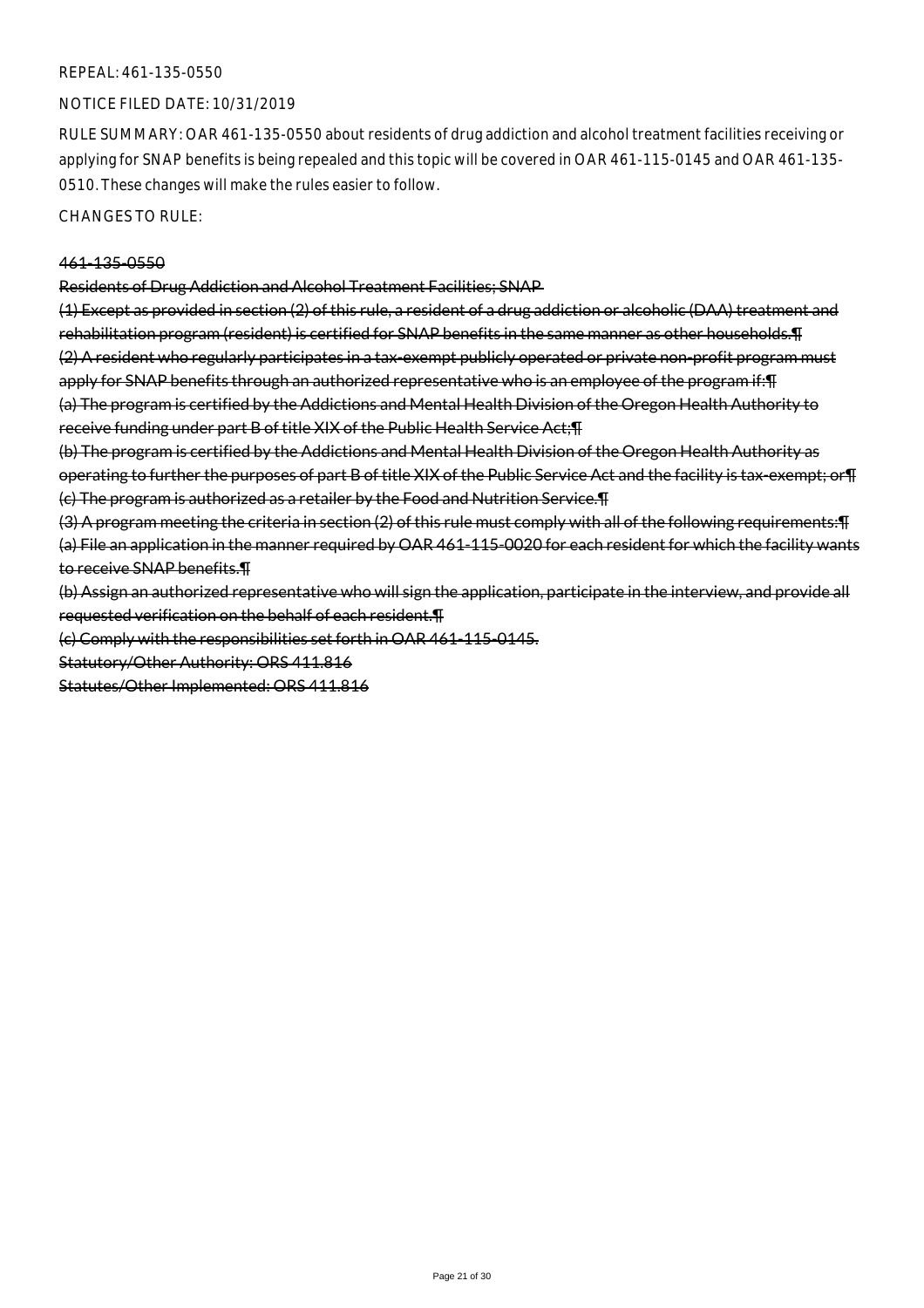# AMEND: 461-155-0180

### NOTICE FILED DATE: 10/31/2019

RULE SUMMARY: OAR 461-155-0180 about income standards affecting self-sufficiency programs is being amended to make annual cost-of-living adjustments to the Disaster SNAP income standards, allowing this program to maintain support of low income individuals and families at current levels.

CHANGES TO RULE:

461-155-0180 Income Standards; Not OSIP, OSIPM, QMB ¶

(1) A Department program may cite this rule if the program uses a monthly income standard based on the federal poverty level or state median income. The standards in this rule are effective as of October 1, 2019, except as provided otherwise.¶

(2) A monthly income standard set at 100 percent of the 2019 federal poverty level is set at the following amounts: [see attached table]¶

(3) A monthly income standard set at 130 percent of the 2019 federal poverty level is set at the following amounts: [see attached table]¶

(4) A monthly income standard set at 165 percent of the 2019 federal poverty level is set at the following amounts: [see attached table]¶

(5) A monthly income standard set at 185 percent of the 2019 federal poverty level is set at the following amounts: [see attached table]¶

(6) A monthly income standard set at 200 percent of the 2019 federal poverty level is set at the following amounts: [see attached table]¶

(7) A monthly income standard set at 250 percent of the 2019 federal poverty level is set at the following amounts: [see attached table]¶

(8) A monthly income standard set at 350 percent of the 2019 federal poverty level is set at the following amounts: [see attached table]¶

(9) A monthly income standard set at 85 percent of the 2019 state median income is set at the following amounts: [see attached table]¶

(10) A monthly Disaster Supplemental Nutrition Assistance Program (DSNAP) income standard is set at the following amounts for the household (see OAR 461-135-0491): [see attached table]

Statutory/Other Authority: ORS 329A.500, 409.050, 411.060, 411.070, 411.816, 412.049

Statutes/Other Implemented: ORS 329A.500, 409.010, 411.060, 411.070, 411.816, 412.014, 412.049, 7 CFR 280.1

RULE ATTACHMENTS DO NOT SHOW CHANGES. PLEASE CONTACT AGENCY REGARDING CHANGES.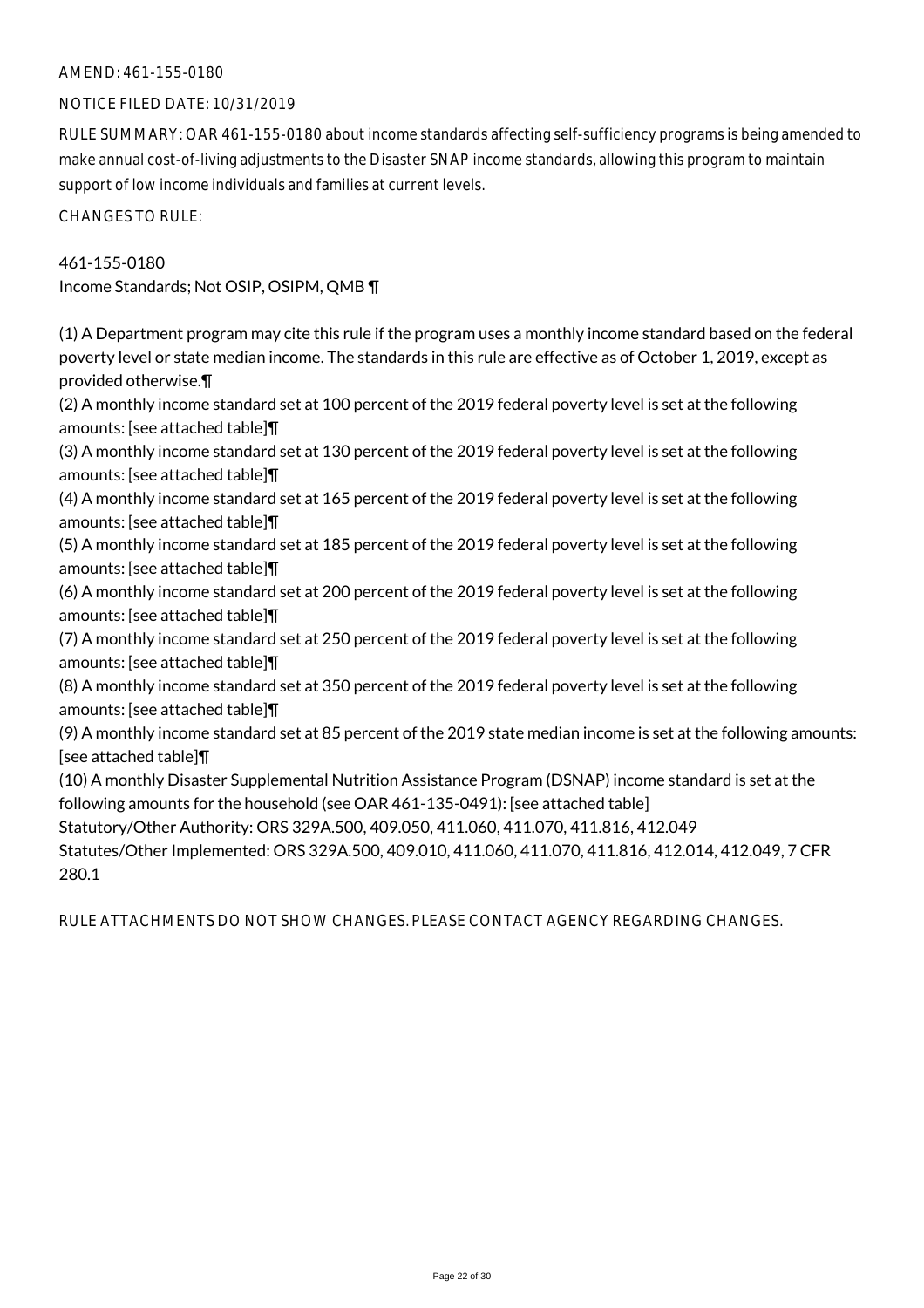| Size of Group | Standard    |
|---------------|-------------|
|               | 1,041<br>\$ |
| 2             | 1,410       |
| 3             | 1,778       |
|               | 2,146       |
| 5             | 2,515       |
| 6             | 2,883       |
|               | 3,251       |
| 8             | 3,620       |
| 9             | 3,989       |
| 10            | 4,358       |
| $+1$          | $+369$      |

(3)

(2)

| Size of Group | Standard |
|---------------|----------|
|               | \$1,354  |
| 2             | 1,832    |
| 3             | 2,311    |
| 4             | 2,790    |
| 5             | 3,269    |
| 6             | 3,748    |
|               | 4,227    |
| 8             | 4,705    |
| 9             | 5,184    |
| 10            | 5,663    |
| $^{+1}$       | $+479$   |

(4)

| Size of Group | Standard |
|---------------|----------|
|               | \$1,718  |
| 2             | 2,326    |
|               | 2,933    |
|               | 3,541    |
|               | 4,149    |
| 6             | 4,757    |
|               | 5,364    |
|               | 5,972    |
|               |          |

(5)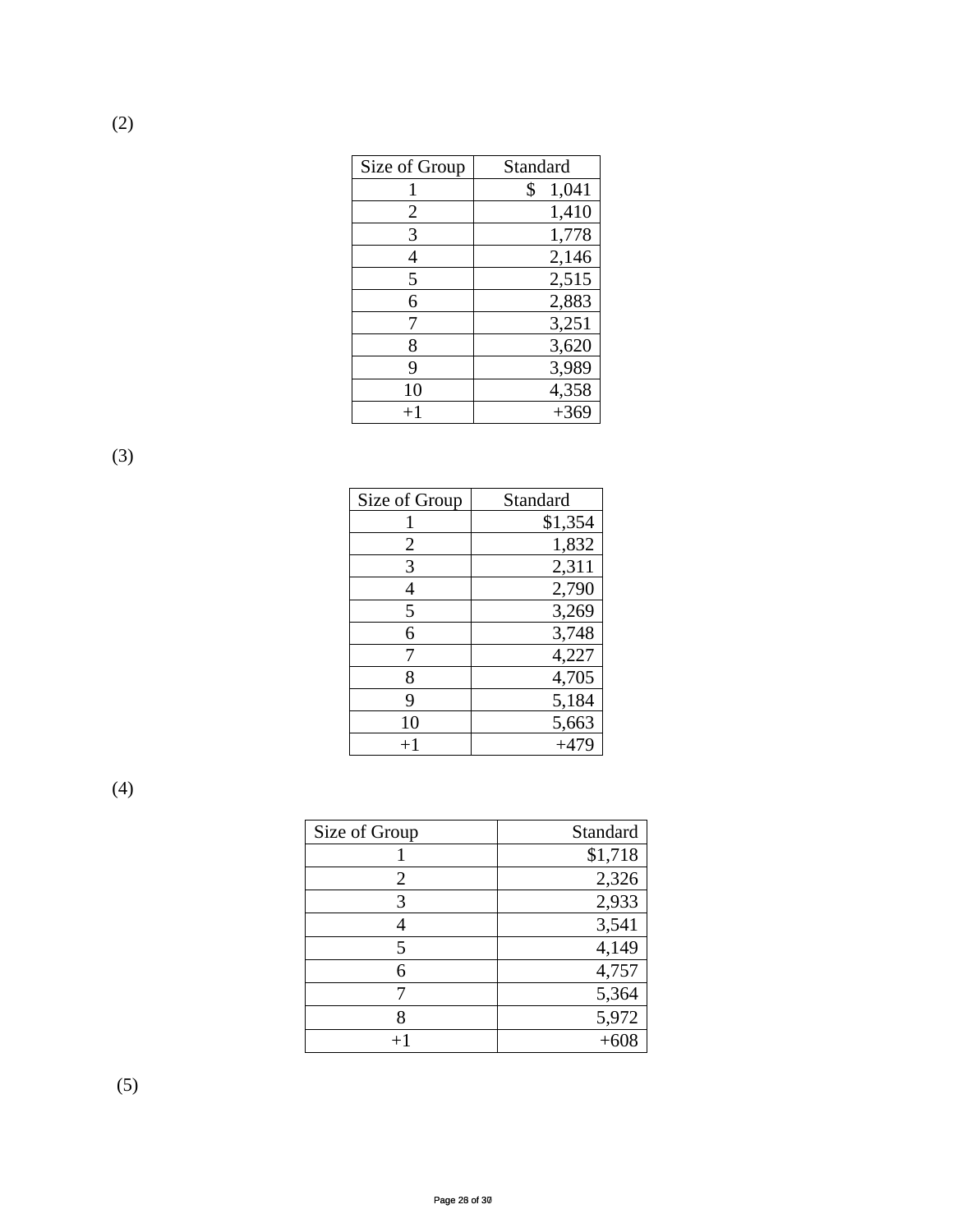| Size of Group  | Standard |
|----------------|----------|
|                | \$1,926  |
| $\overline{2}$ | 2,607    |
| 3              | 3,289    |
| 4              | 3,970    |
| 5              | 4,652    |
| 6              | 5,333    |
| 7              | 6,015    |
| 8              | 6,696    |
| 9              | 7,377    |
| 10             | 8,059    |
| $+1$           | $+682$   |

(6)

| Size of Group | Standard |
|---------------|----------|
|               | \$2,082  |
| 2             | 2,818    |
| 3             | 3,555    |
|               | 4,292    |
| 5             | 5,028    |
| 6             | 5,765    |
|               | 6,502    |
| x             | 7,238    |
|               | $+737$   |

(7)

| Size of Group | Standard |
|---------------|----------|
|               | \$2,603  |
| 2             | 3,523    |
| 3             | 4,444    |
| 4             | 5,365    |
| 5             | 6,286    |
| 6             | 7,207    |
|               | 8,128    |
|               |          |

(8)

| Size of Group | Standard |
|---------------|----------|
|               | \$3,643  |
|               |          |
|               |          |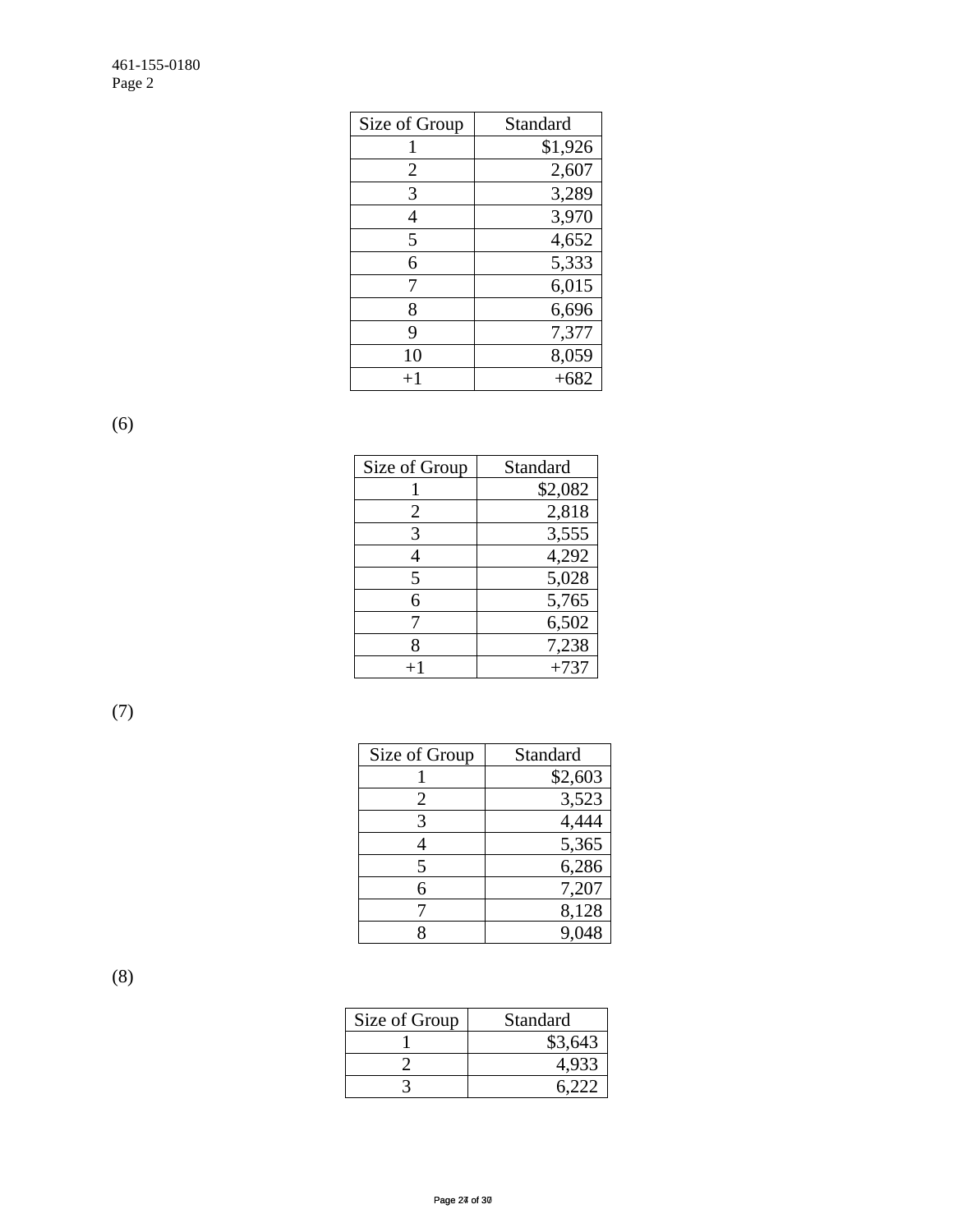|      | 7,511    |
|------|----------|
| 5    | 8,800    |
| 6    | 10,089   |
|      | 11,378   |
| 8    | 12,668   |
| 9    | 13,958   |
| 10   | 15,248   |
| $+1$ | $+1,290$ |

(9)

| Size of Group | Standard |
|---------------|----------|
|               | \$3,924  |
|               | 4,847    |
|               | 5,770    |
|               | 6,693    |
| 6             | 7,616    |
|               | 8,127    |
|               |          |

(10)

| Group Size     | Standard |
|----------------|----------|
|                | \$1,777  |
| $\overline{2}$ | 2,146    |
| 3              | 2,514    |
| 4              | 2,893    |
| 5              | 3,293    |
| 6              | 3,692    |
|                | 4,060    |
| 8              | 4,429    |
| $+1$           | $+369$   |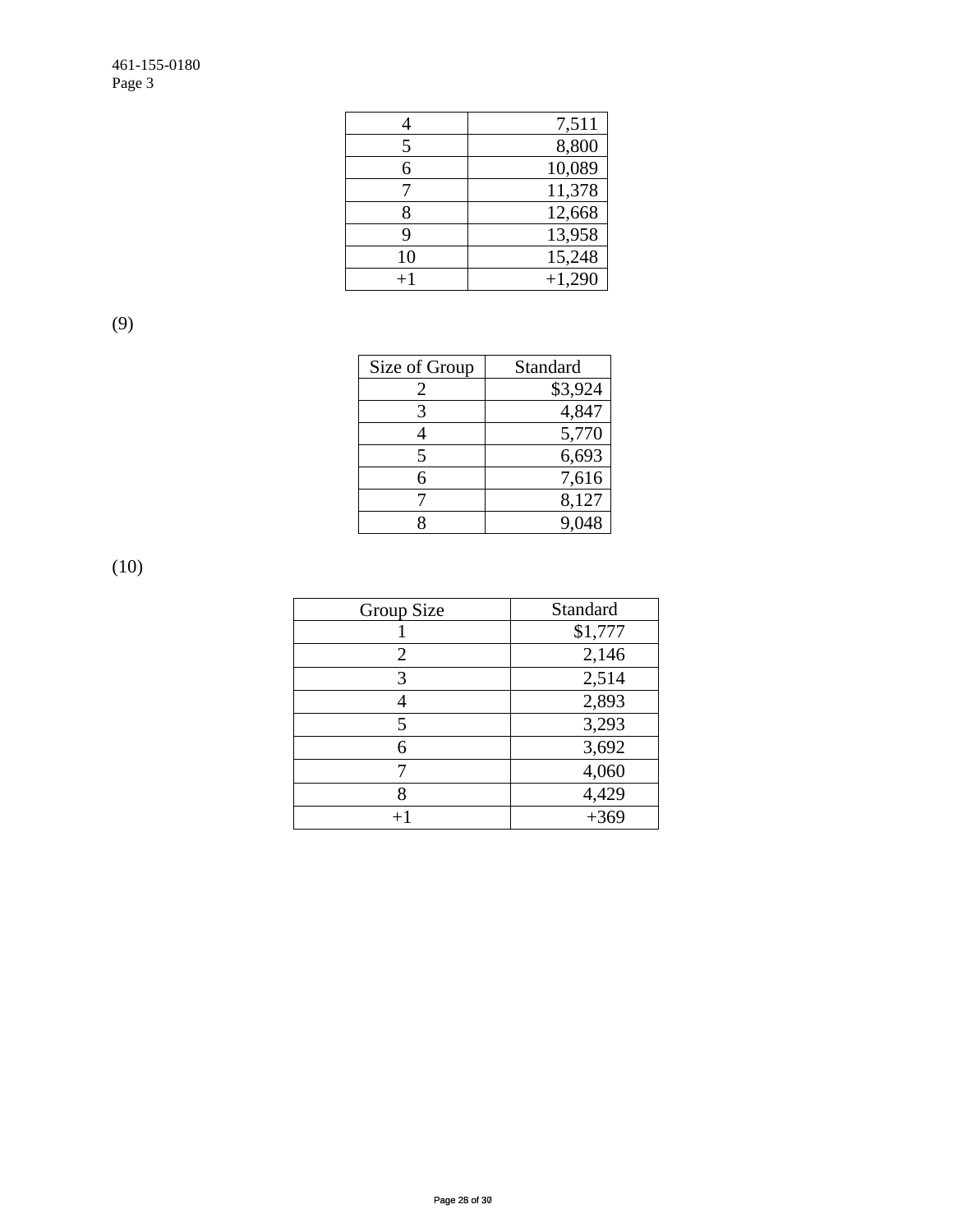# AMEND: 461-160-0420

# NOTICE FILED DATE: 10/31/2019

RULE SUMMARY: OAR 461-160-0420 about the shelter cost in the SNAP program, used to set the shelter deduction from income, is being amended to increase the Full Utility Allowance deduction. This amendment brings the allowance into alignment with guidance received from the federal government related to Oregon's pilot Standard Medical Deduction waiver.

CHANGES TO RULE:

# 461-160-0420 Shelter Cost; SNAP ¶

(1) This rule explains how to calculate the shelter cost. The shelter cost is used to determine the shelter deduction (see OAR 461-160-0430). The shelter cost is the sum of the filing group's cost of housing plus an allowance for utilities, if the individual incurs a utility cost. The shelter deduction is based on the shelter cost but is subject to a limitation described in OAR 461-160-0430.¶

(2) Cost of housing.¶

(a) The following comprise the cost of housing if they are incurred with respect to the filing group's current residence or the home described in section (5) of this rule:¶

(A) Regular, periodic charges for the shelter of the filing group (see OAR 461-110-0370), such as rent, mortgage payments, and condominium or association fees. Late fees charged because a mortgage or rent payment was made late are not deductible.¶

(B) Property taxes, state and local assessments, and property insurance on the structure.¶

(C) Costs for repairing a home substantially damaged or destroyed by a natural disaster (such as a fire or flood), if such costs are not reimbursed.¶

(D) If the filing group is homeless and living in a vehicle---vehicle payments and collision and comprehensive insurance premiums for the vehicle.¶

(b) If housing costs are billed on a weekly or biweekly basis, the monthly cost is the weekly cost multiplied by 4.3 or the biweekly cost multiplied by 2.15.¶

(c) The filing group has the following choices about housing costs:¶

(A) The group may choose to apply the cost in the month it is billed or becomes due.¶

(B) The group may choose to have periodic costs averaged.¶

(C) For expenses that are billed less often than monthly, the group may choose to have them averaged over the period they are intended to cover.¶

(3) Shared housing. If the filing group shares housing costs with an individual in the dwelling who is not in the filing group, only the housing costs incurred by the filing group are included in the calculation. If the portion paid by an individual outside the filing group cannot be ascertained, the cost is apportioned among the individuals contributing to the cost. The pro rata share of those not in the filing group is deducted from the total, and the balance is considered a housing cost of the filing group.¶

(4) Cost for utilities.¶

(a) A filing group has a cost for utilities if it incurs a cost for heating or cooling; cooking fuel; electricity; water and sewerage; well installation and maintenance; septic tank system installation and maintenance; garbage and trash collection; service for a telephone, such as basic service fee, wire maintenance, subscriber line charges, relay center surcharges, 911 service, and taxes; or initial installation fees charged by a utility provider.¶

(b) If the group incurs no cost for utilities in either its current home or in the home described in section (5) of this rule, then the shelter cost is calculated without an allowance for utilities.¶

(c) If a homeless filing group uses a vehicle for shelter, the cost of fuel for the vehicle is considered a utility cost.¶

(d) If a filing group incurs a cost for utilities, then the utility allowance is one of the following:¶

(A) Allowance with heating or cooling. A full standard utility allowance of \$4414 per month is used if the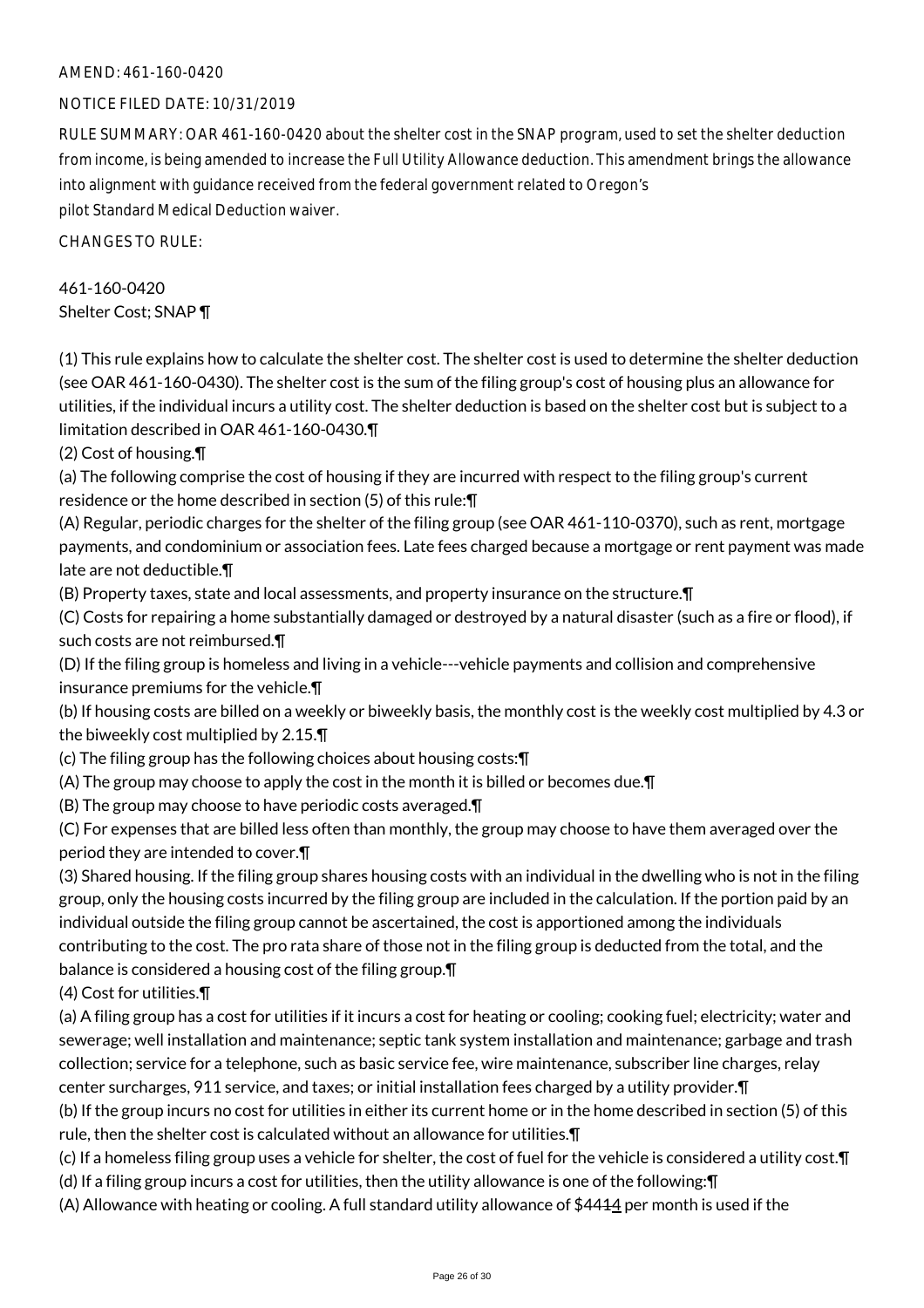household group (see OAR 461-110-0210) is billed for heating or cooling costs for its dwelling. Charges for any fuel and for electricity are considered heating costs if they are used for heating. A filing group who receives an energy assistance payment for the dwelling provided through the Low Income Energy Assistance Act of 1981 is eligible for the utility allowance established by this paragraph (A). This energy assistance payment must be greater than \$20 annually.¶

(B) Allowance without heating or cooling.¶

(i) A limited standard utility allowance of \$337 per month is used if the filing group is not billed for heating or cooling costs but is billed for at least two other costs enumerated in subsection (4)(a) of this rule.¶ (ii) An individual standard utility allowance of \$54 per month is used if the filing group is not billed for heating or cooling costs but is billed for only one of the costs enumerated in subsection (4)(a) of this rule other than the

service cost for a telephone, including the related taxes or fees.¶

(iii) A telephone standard utility allowance of \$68 per month is used if the filing group is billed only for telephone service, such as basic service fee, wire maintenance, subscriber line charges, relay center surcharges, 911 service, and taxes.¶

(5) Housing costs for a home not occupied by the filing group. Housing and utility costs with respect to a home not currently occupied may be considered in calculating the shelter cost if--¶

(a) The home is temporarily unoccupied because of employment or training away from home, illness, or

abandonment caused by casualty or natural disaster;¶

(b) The filing group intends to return to the home;¶

(c) No other, current occupant is claiming a deduction for shelter costs in the SNAP program; and¶

(d) The home is not leased during the household's absence.

Statutory/Other Authority: 411.060, ORS 409.050, 411.060, 411.070, 411.816

Statutes/Other Implemented: ORS 409.010, 409.050, 411.060, 411.070, 411.816, 411.825, 411.837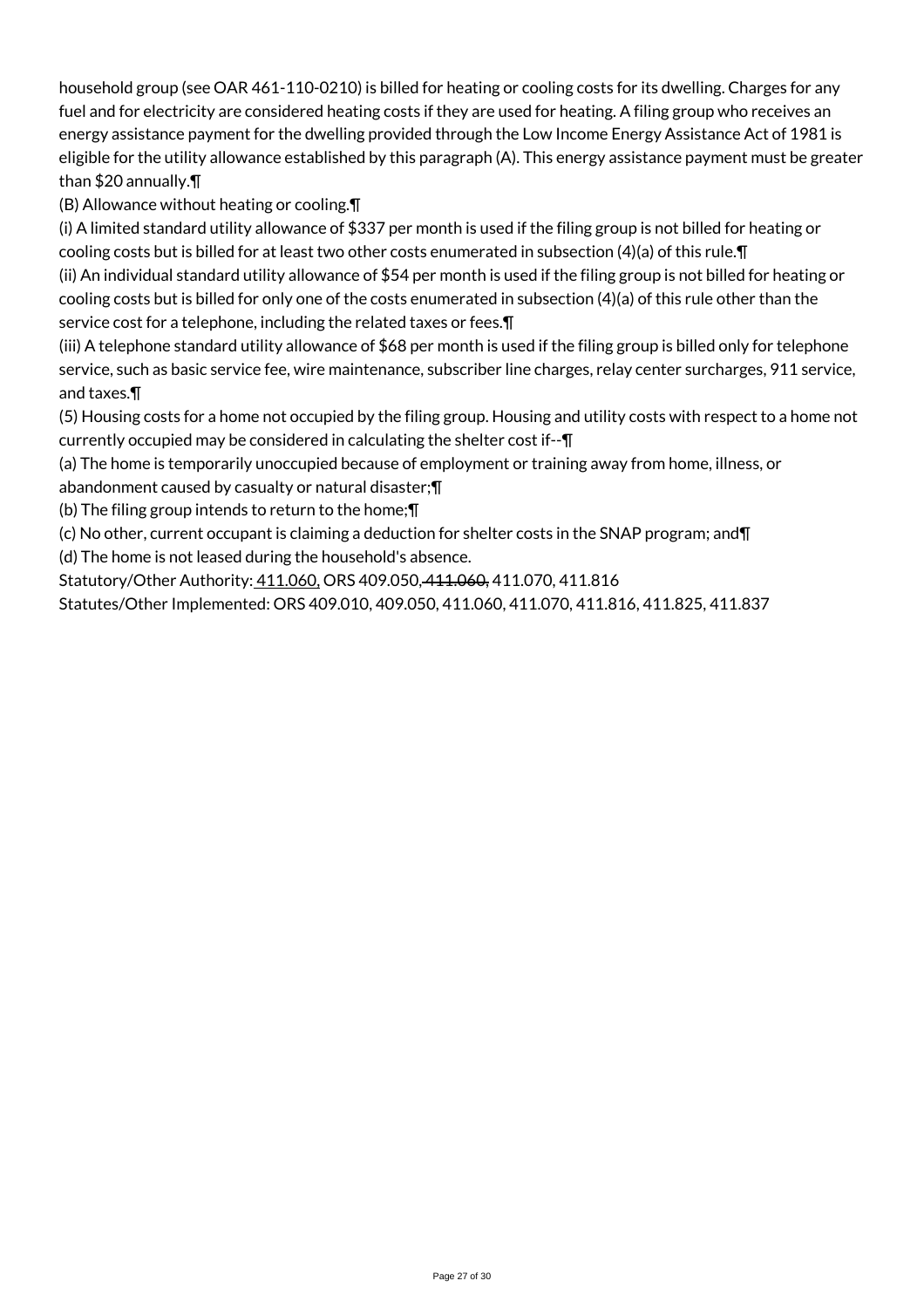# AMEND: 461-170-0101

#### NOTICE FILED DATE: 10/31/2019

RULE SUMMARY: OAR 461-170-0101 about Simplified Reporting in SNAP is being amended to correct the word "counties" to "areas" as it applies to SNAP time limits.

CHANGES TO RULE:

461-170-0101 Simplified Reporting System (SRS); SNAP ¶

### In the SNAP program:¶

(1) OAR 461-170-0101 to 461-170-0104 establish and explain the Simplified Reporting System (SRS).¶ (2) Except for an ABAWD (see OAR 461-135-0520) who resides in one of the SNAP time limit countieareas (see OAR 461-135-0520) and who is certified for a four-month period, a filing group (see OAR 461-110-0310 and 461- 110-0370) certified to receive SNAP program benefits for less than six months may not participate in SRS.¶ (3) A filing group with a member working under a JOBS Plus agreement may not participate in SRS. Statutory/Other Authority: ORS 409.050, 411.060, 411.070, 411.816, 412.049 Statutes/Other Implemented: ORS 409.010, 409.050, 411.060, 411.070, 411.816, 412.049